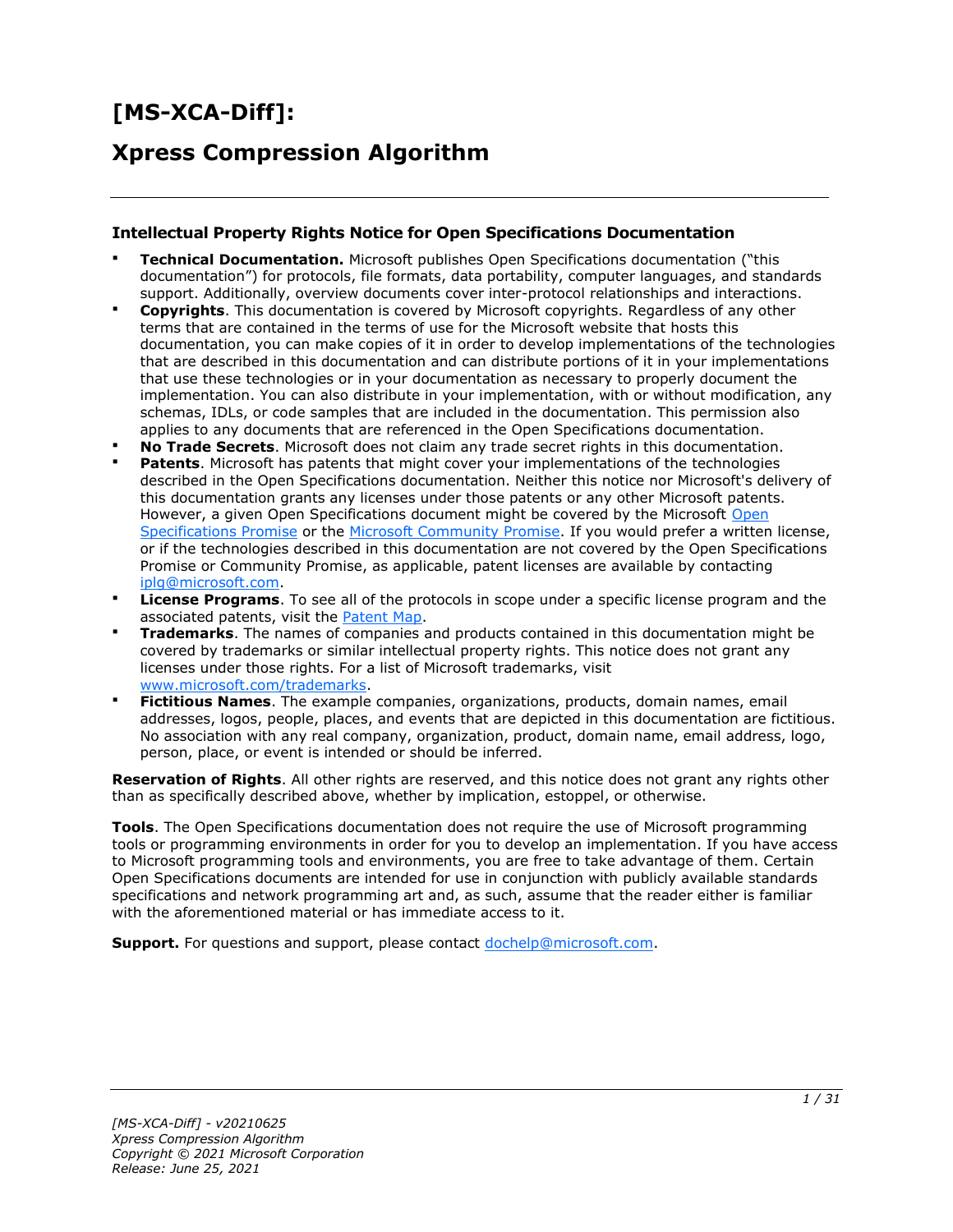## **Revision Summary**

| Date       | <b>Revision</b><br><b>History</b> | <b>Revision</b><br><b>Class</b> | <b>Comments</b>                                                                 |  |  |  |
|------------|-----------------------------------|---------------------------------|---------------------------------------------------------------------------------|--|--|--|
| 12/16/2011 | 1.0                               | New                             | Released new document.                                                          |  |  |  |
| 3/30/2012  | 1.0                               | None                            | No changes to the meaning, language, or formatting of the<br>technical content. |  |  |  |
| 7/12/2012  | 1.0                               | None                            | No changes to the meaning, language, or formatting of the<br>technical content. |  |  |  |
| 10/25/2012 | 2.0                               | Major                           | Significantly changed the technical content.                                    |  |  |  |
| 1/31/2013  | 2.0                               | None                            | No changes to the meaning, language, or formatting of the<br>technical content. |  |  |  |
| 8/8/2013   | 2.0                               | None                            | No changes to the meaning, language, or formatting of the<br>technical content. |  |  |  |
| 11/14/2013 | 2.1                               | Minor                           | Clarified the meaning of the technical content.                                 |  |  |  |
| 2/13/2014  | 2.1                               | None                            | No changes to the meaning, language, or formatting of the<br>technical content. |  |  |  |
| 5/15/2014  | 2.1                               | None                            | No changes to the meaning, language, or formatting of the<br>technical content. |  |  |  |
| 6/30/2015  | 3.0                               | Major                           | Significantly changed the technical content.                                    |  |  |  |
| 10/16/2015 | 3.0                               | None                            | No changes to the meaning, language, or formatting of the<br>technical content. |  |  |  |
| 7/14/2016  | 3.0                               | None                            | No changes to the meaning, language, or formatting of the<br>technical content. |  |  |  |
| 6/1/2017   | 3.0                               | None                            | No changes to the meaning, language, or formatting of the<br>technical content. |  |  |  |
| 9/15/2017  | 4.0                               | Major                           | Significantly changed the technical content.                                    |  |  |  |
| 9/12/2018  | 5.0                               | Major                           | Significantly changed the technical content.                                    |  |  |  |
| 3/4/2020   | 6.0                               | Major                           | Significantly changed the technical content.                                    |  |  |  |
| 8/26/2020  | 7.0                               | Major                           | Significantly changed the technical content.                                    |  |  |  |
| 4/7/2021   | 8.0                               | Major                           | Significantly changed the technical content.                                    |  |  |  |
| 6/25/2021  | 9.0                               | Major                           | Significantly changed the technical content.                                    |  |  |  |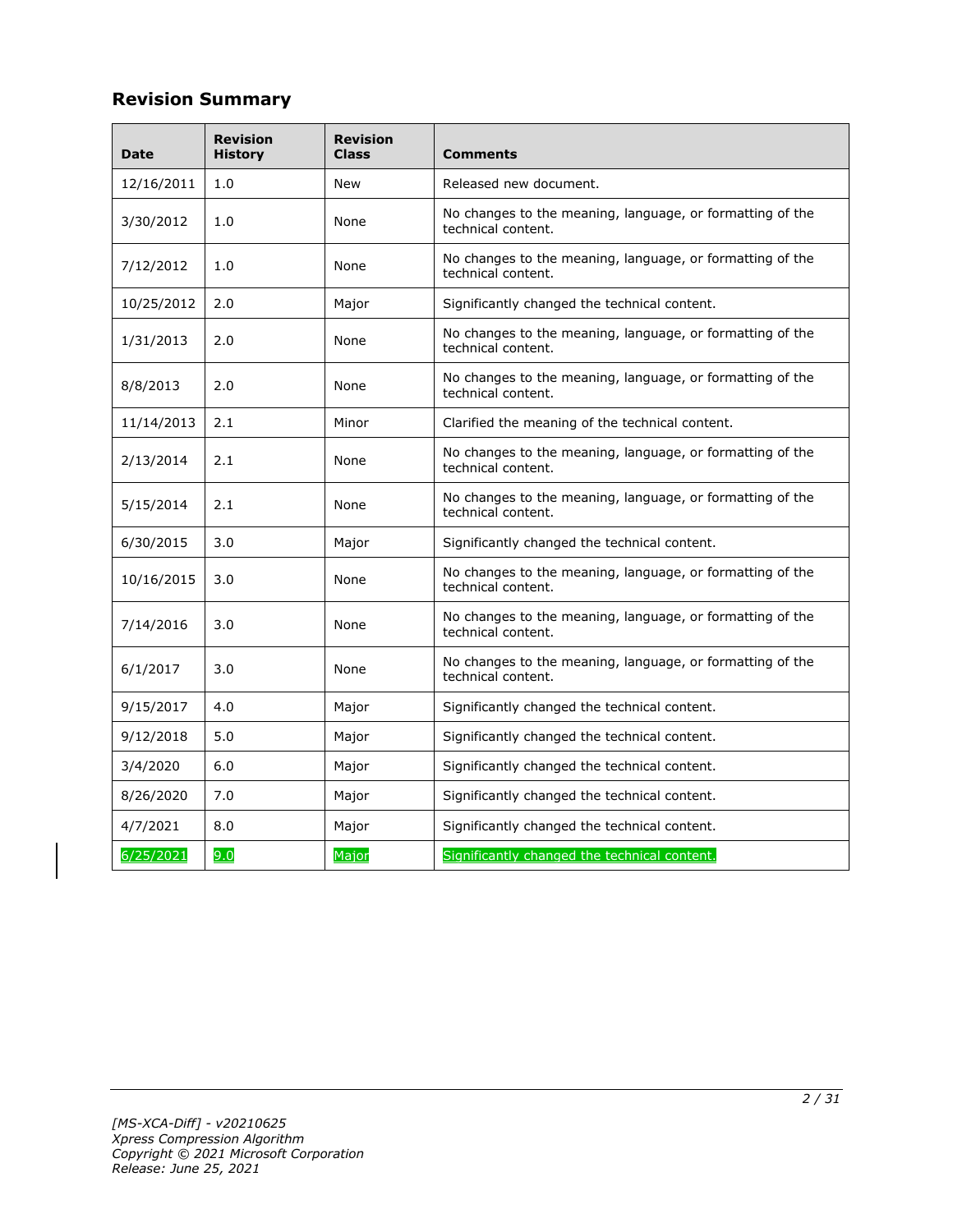## **Table of Contents**

| 1            |                  |  |
|--------------|------------------|--|
|              | 1.1              |  |
|              | 1.2              |  |
|              | 1.2.1            |  |
|              | 1.2.2            |  |
|              | 1.3              |  |
|              | 1.4              |  |
|              | 1.5              |  |
|              | 1.6              |  |
| $\mathbf{2}$ |                  |  |
|              | 2.1              |  |
|              | 2.1.1            |  |
|              | 2.1.2            |  |
|              | 2.1.3            |  |
|              | 2.1.4            |  |
|              | 2.1.4.1          |  |
|              | 2.1.4.2          |  |
|              | 2.1.4.3          |  |
|              |                  |  |
|              | 2.2.1            |  |
|              | 2.2.2            |  |
|              | 2.2.3            |  |
|              | 2.2.4            |  |
|              | 2.3              |  |
|              | 2.3.1            |  |
|              | 2.3.2            |  |
|              | 2.3.3            |  |
|              | 2.3.4            |  |
|              | 2.4              |  |
|              | 2.4.1            |  |
|              | 2.4.2            |  |
|              | 2.4.3            |  |
|              | 2.4.4            |  |
|              | $2.5^{\circ}$    |  |
|              | 2.5.1            |  |
|              | 2.5.1.1          |  |
|              | 2.5.1.2          |  |
|              | 2.5.1.3          |  |
|              | 2.5.1.4<br>2.5.2 |  |
|              |                  |  |
|              | 2.5.3<br>2.5.4   |  |
|              |                  |  |
|              |                  |  |
|              | 3.1              |  |
|              | 3.2              |  |
|              | 3.3              |  |
|              |                  |  |
|              | 4.1              |  |
|              | 4.2              |  |
|              |                  |  |
| 5            |                  |  |
| 6            |                  |  |
|              |                  |  |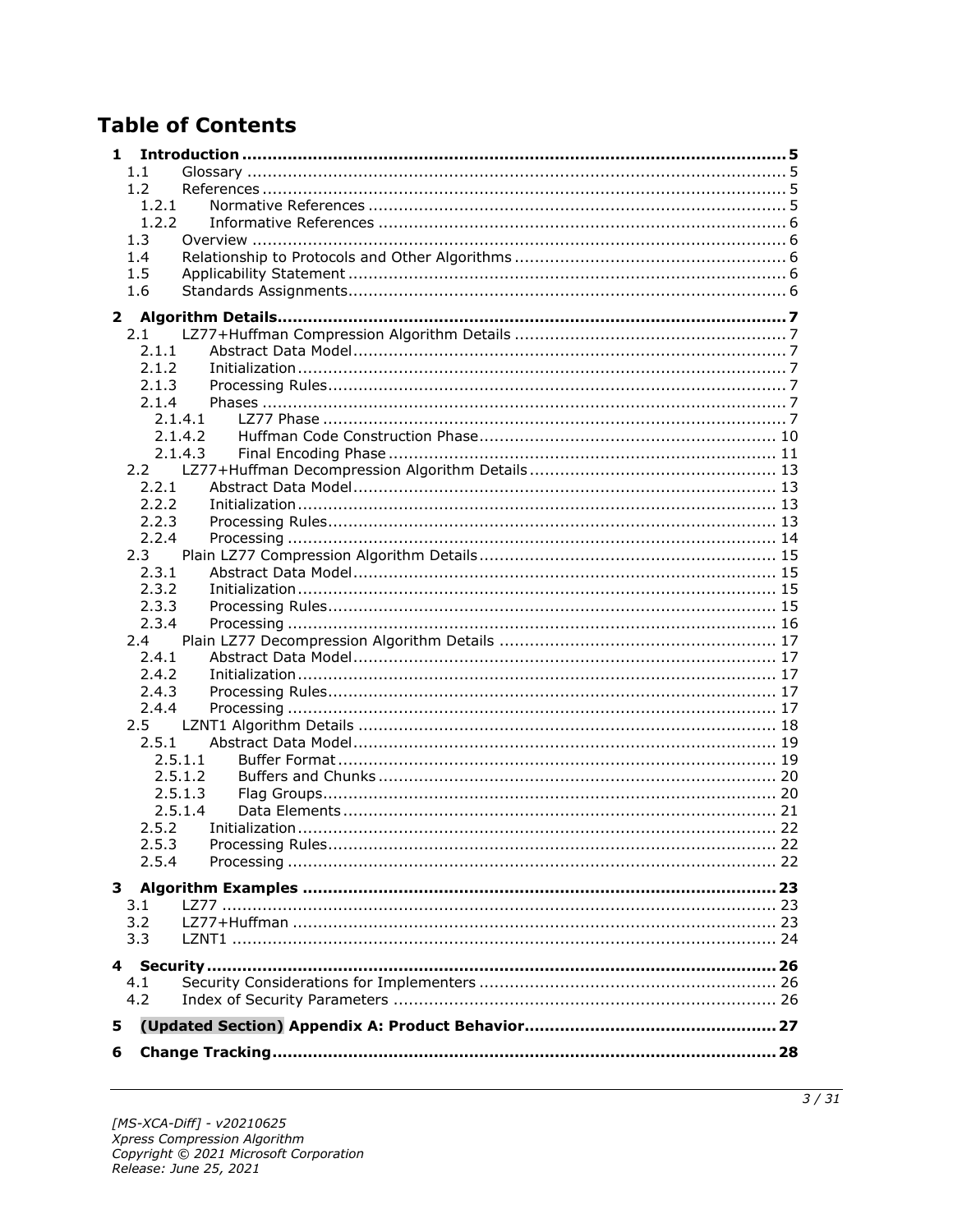| $\sim$ |  |
|--------|--|
|--------|--|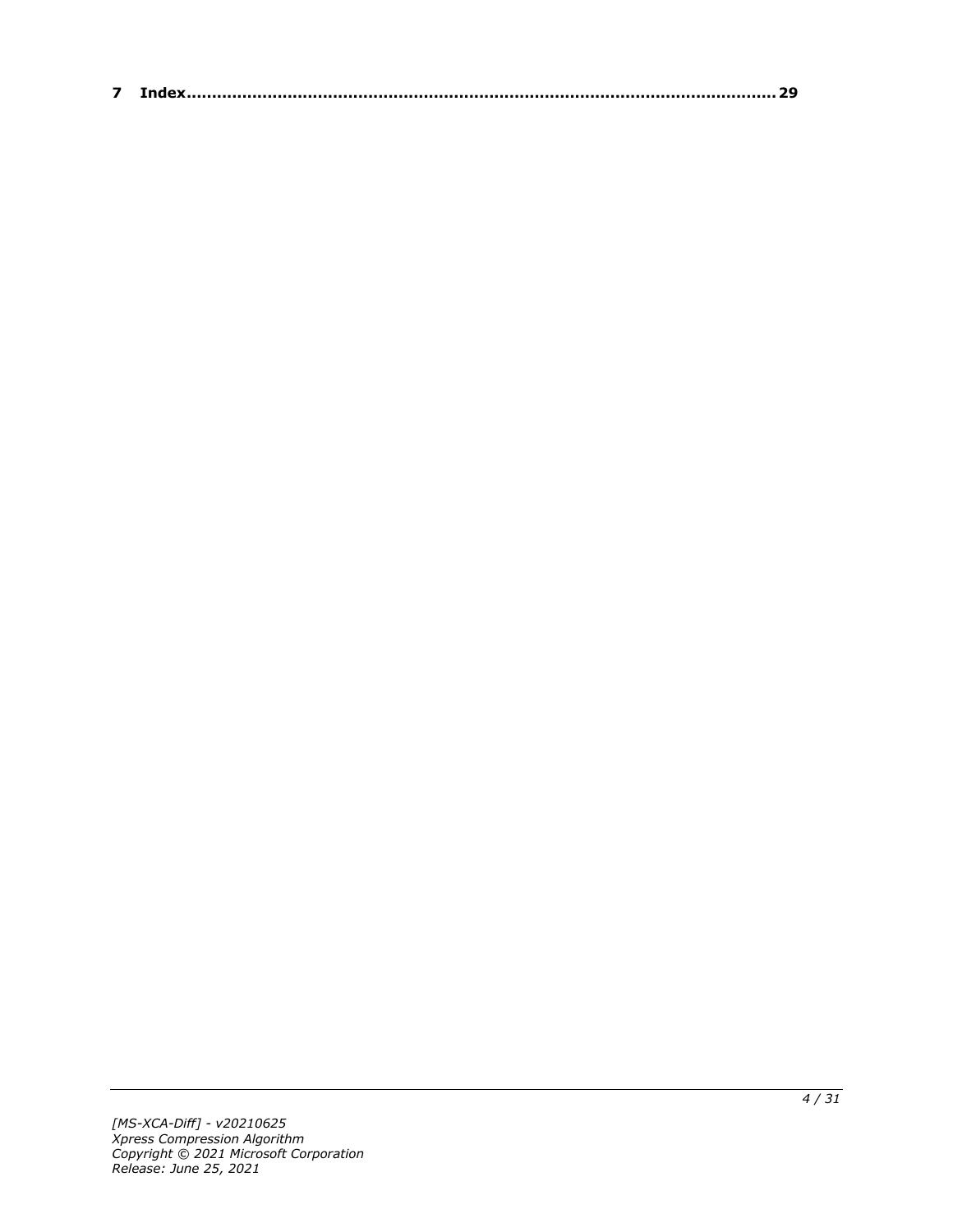## <span id="page-4-0"></span>**1 Introduction**

The Xpress Compression Algorithm has three variants, all designed for speed.

The fastest variant, Plain LZ77, implements the LZ77 algorithm ([UASDC]).

A slower variant, LZ77+Huffman, adds a Huffman encoding pass on the LZ77 data.

A third variant, LZNT1, implements LZ77 without the Huffman encoding pass of the second variant, but with an encoding process less complex than Plain LZ77.

Sections 1.6 and 2 of this specification are normative. All other sections and examples in this specification are informative.

#### <span id="page-4-1"></span>**1.1 Glossary**

This document uses the following terms:

**Huffman alphabet**: A set of symbols used in Huffman encoding.

**Huffman code**: See "prefix code".

**Huffman codes**: A set of variable-length bit sequences for an alphabet of symbols. In order to provide compression, more frequent symbols are assigned shorter bit sequences. The bottomup Huffman construction process is optimal in the sense that the total length of the data is minimized, given the number of times each symbol occurs.

**Huffman symbol**: See "prefix code".

- **LZ77**: A general-purpose compression technique introduced by Lempel and Ziv in 1977. Byte sequences that are the same as previous sequences are replaced by a (length, distance) pair that unambiguously references the earlier sequence.
- **prefix code**: A type of code system, typically variable-length, having the prefix property, in that no valid code word in the system is a prefix of any other valid code word in the set.
- **MAY, SHOULD, MUST, SHOULD NOT, MUST NOT:** These terms (in all caps) are used as defined in [RFC2119]. All statements of optional behavior use either MAY, SHOULD, or SHOULD NOT.

#### <span id="page-4-2"></span>**1.2 References**

Links to a document in the Microsoft Open Specifications library point to the correct section in the most recently published version of the referenced document. However, because individual documents in the library are not updated at the same time, the section numbers in the documents may not match. You can confirm the correct section numbering by checking the Errata.

#### <span id="page-4-3"></span>**1.2.1 Normative References**

We conduct frequent surveys of the normative references to assure their continued availability. If you have any issue with finding a normative reference, please contact dochelp@microsoft.com. We will assist you in finding the relevant information.

[IEEE-MRC] Huffman, D.A., "A Method for the Construction of Minimum-Redundancy Codes", Proceedings of the IRE, vol. 40, pp. 1098-1101, September 1952, http://ieeexplore.ieee.org/xpls/abs\_all.jsp?arnumber=4051119&tag=1

[RFC2119] Bradner, S., "Key words for use in RFCs to Indicate Requirement Levels", BCP 14, RFC 2119, March 1997, http://www.rfc-editor.org/rfc/rfc2119.txt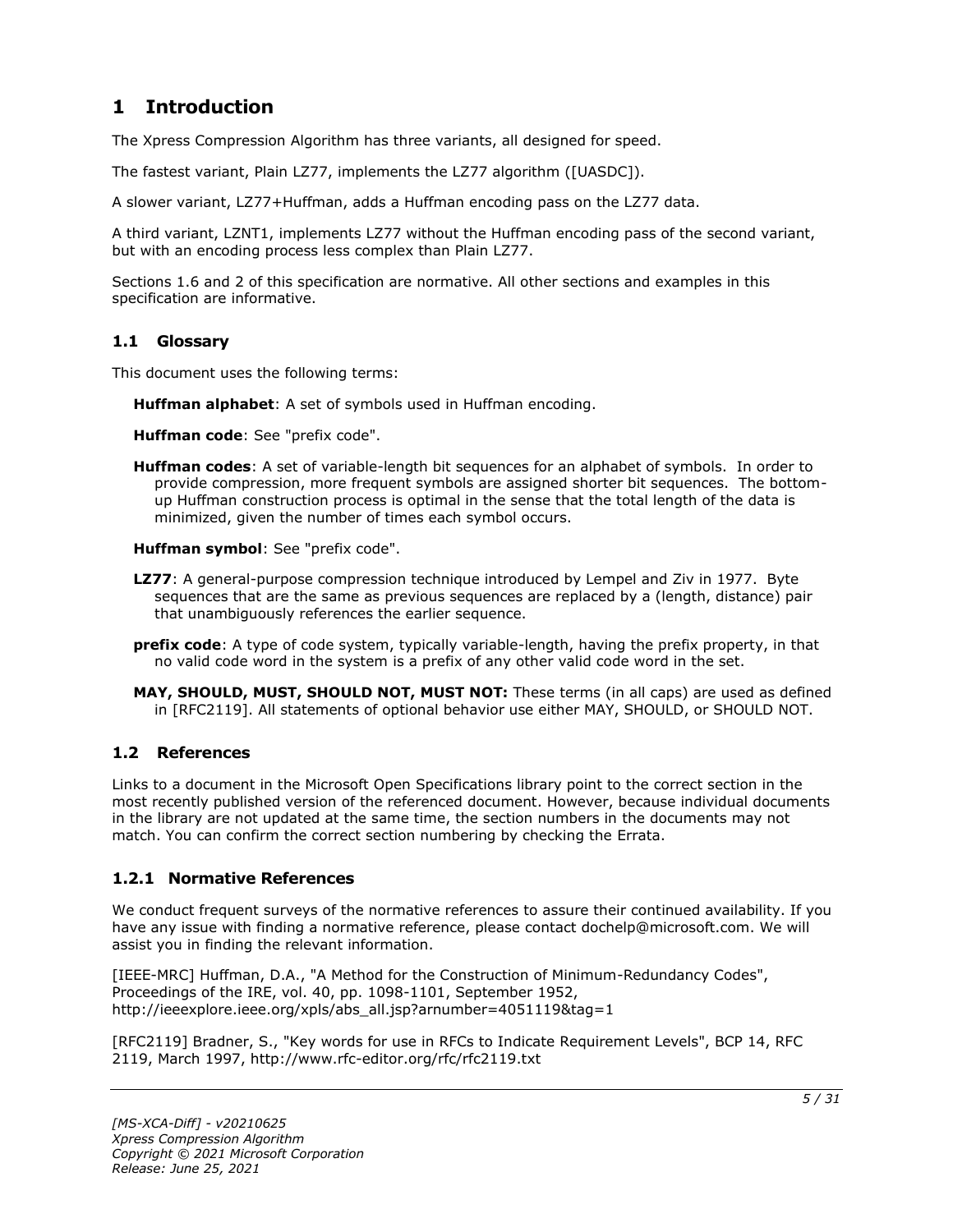[UASDC] Ziv, J. and Lempel, A., "A Universal Algorithm for Sequential Data Compression", May 1977, http://www.cs.duke.edu/courses/spring03/cps296.5/papers/ziv\_lempel\_1977\_universal\_algorithm.pdf

### <span id="page-5-0"></span>**1.2.2 Informative References**

[MS-DTYP] Microsoft Corporation, "Windows Data Types".

#### <span id="page-5-1"></span>**1.3 Overview**

This algorithm efficiently compresses data that contain repeated byte sequences. It is not designed to compress image, audio, or video data. Between the trade-offs of compressed size and CPU cost, it heavily emphasizes low CPU cost.

#### <span id="page-5-2"></span>**1.4 Relationship to Protocols and Other Algorithms**

This algorithm does not depend on any other algorithms or protocols. It is a compression method designed to have minimal CPU overhead for compression and decompression. A protocol that depends on this algorithm would typically need to transfer significant amounts of data that cannot be easily precompressed by another algorithm having a better compression ratio.

#### <span id="page-5-3"></span>**1.5 Applicability Statement**

This algorithm is appropriate for any protocol that transfers large amounts of easily compressible textlike data, such as HTML, source code, or log files. Protocols use this algorithm to reduce the number of bits transferred.

#### <span id="page-5-4"></span>**1.6 Standards Assignments**

None.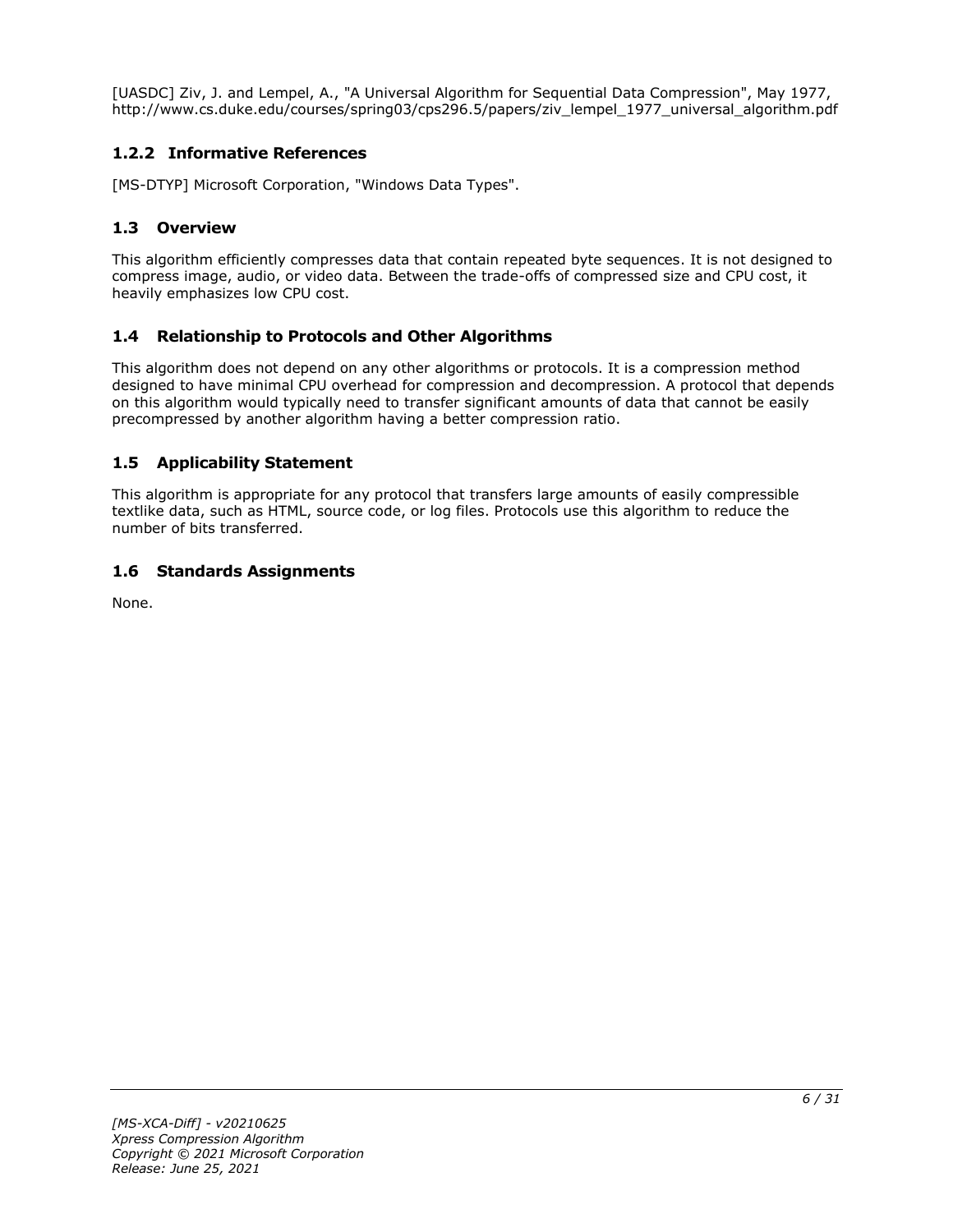## <span id="page-6-0"></span>**2 Algorithm Details**

#### <span id="page-6-1"></span>**2.1 LZ77+Huffman Compression Algorithm Details**

The overall compression algorithm for the Huffman [IEEE-MRC] variant can handle an arbitrary amount of data. Data is processed in 64k blocks, and the encoded results are stored in-order. After the final block, the end-of-file (EOF) symbol is encoded. Each 64k block is run through three stages, which are performed in this order:

- 1. Perform **LZ77** ([UASDC]) compression to generate an intermediate compressed buffer.
- 2. Construct canonical **Huffman codes**.
- 3. Process the intermediate **LZ77** data, and re-encode it in a Huffman-based bit stream.

The algorithm cannot start Huffman encoding until it has computed the **Huffman codes**, and it cannot compute the **Huffman codes** until it knows the frequency of each symbol in the **Huffman alphabet**. To compute these frequencies, the algorithm first performs the **LZ77** phase. For efficiency, the algorithm SHOULD store the **LZ77** output so that the final phase does not have to recompute it.

The final compression format consists of two parts:

- The first 256 bytes indicate the bit length of each of the 512 **Huffman symbol**s (see prefix code).
- The remainder of the data is a sequence of **Huffman symbol**s, along with match lengths and distances.

The **Huffman alphabet** consists of 512 symbols, each with a numeric value in the range 0-511. The symbols 0-255 represent literal values that correspond to raw byte values as opposed to matches. The symbols 256-511 represent **matches** or **references** indicating that the next several bytes are the same as some bytes that previously occurred in the data. Each match consists of two encoded integers: a length and a distance. When the decoding method encounters a match symbol, the original data is reconstructed by copying <length> bytes from the position in its previously decompressed data of  $\leq$ [decompression cursor] – [match distance]>.

#### <span id="page-6-2"></span>**2.1.1 Abstract Data Model**

None.

#### <span id="page-6-3"></span>**2.1.2 Initialization**

None.

#### <span id="page-6-4"></span>**2.1.3 Processing Rules**

None.

#### <span id="page-6-6"></span><span id="page-6-5"></span>**2.1.4 Phases**

#### **2.1.4.1 LZ77 Phase**

This phase processes each byte of the input data and produces two outputs: the intermediate **LZ77** ([UASDC]) encoding of flags, literals, and matches; and the frequency of each symbol in the **Huffman alphabet**.

The following flowchart shows how the **LZ77** phase works.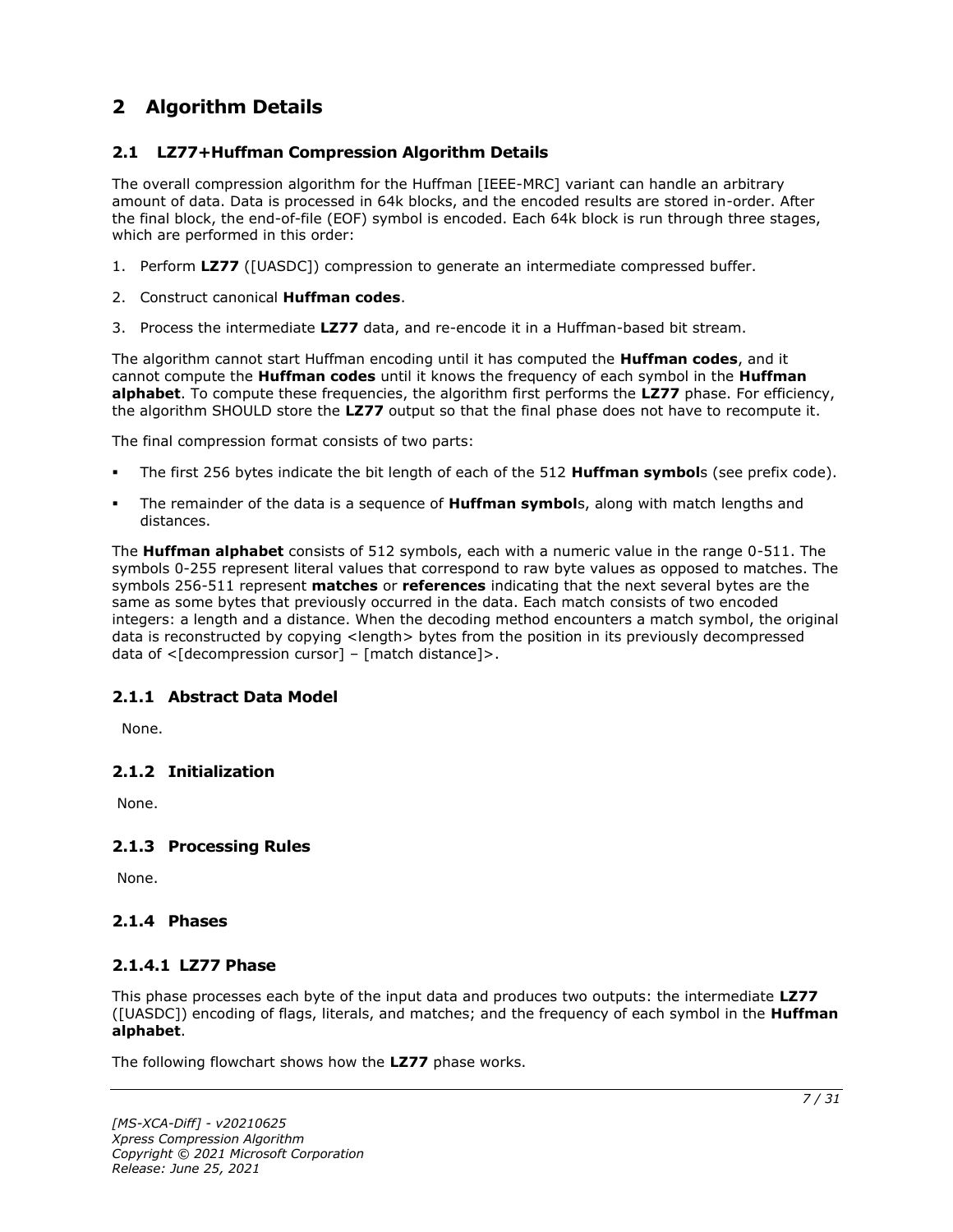

#### **Figure 1: LZ77 phase**

The **hash table** is an array of pointers to previous positions in the input buffer. It is used to find matches, as follows:

```
HashValue = HashThreeBytes(InputBuffer[CurrentPosition],
                            InputBuffer[CurrentPosition+1],
                           InputBuffer[CurrentPosition+2]);
PotentialMatch = HashTable[HashValue];
HashTable[HashValue] = CurrentPosition;
```
*[MS-XCA-Diff] - v20210625 Xpress Compression Algorithm Copyright © 2021 Microsoft Corporation Release: June 25, 2021*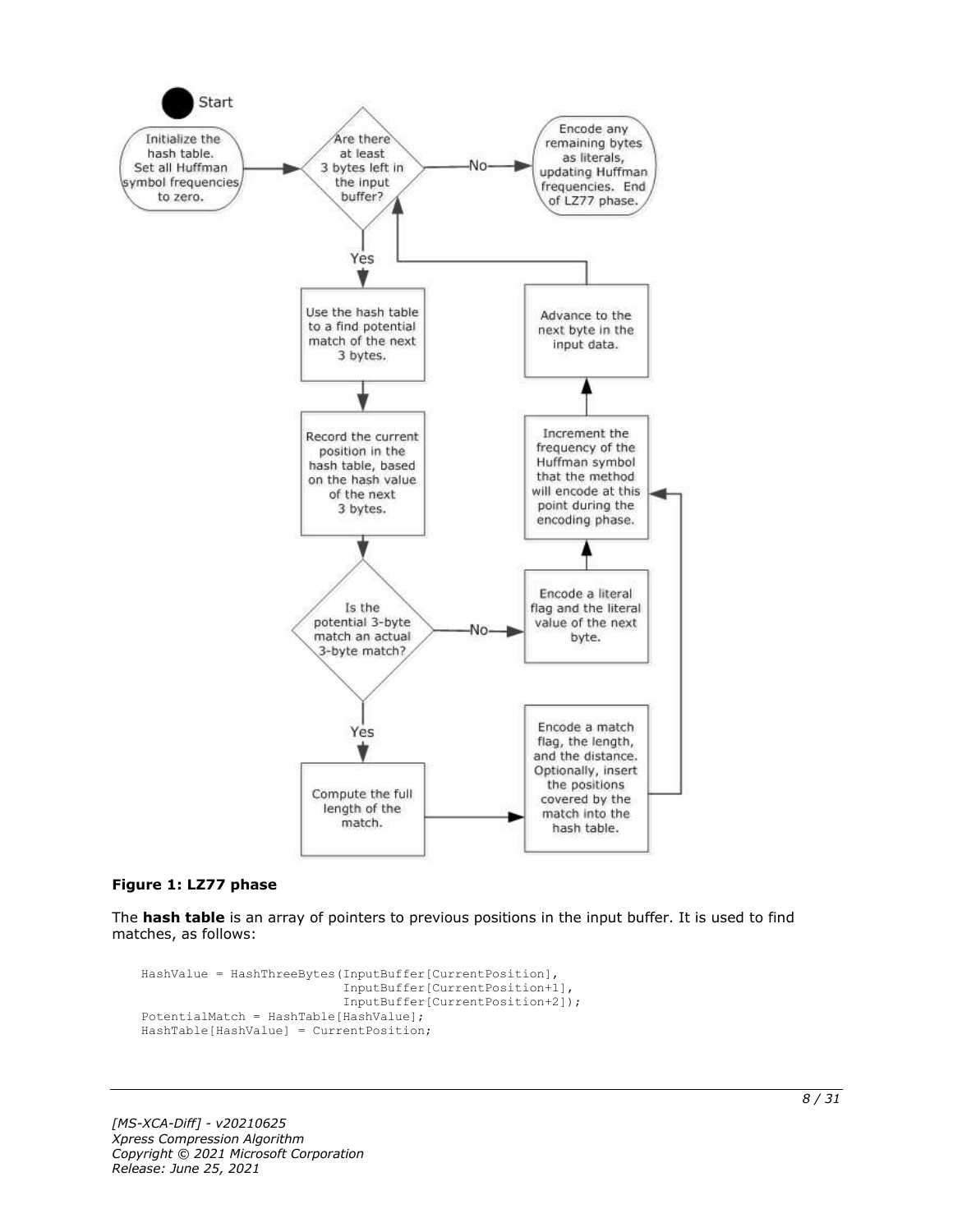The **HashThreeBytes** function SHOULD be quick to compute and provide a small number of collisions.

If the additional CPU cost is justified, the algorithm SHOULD be extended to search for longer matches than those provided by the basic **hash table**. This can be achieved with more **hash table**s, **tree**s, or a **chained hash table**. Finding longer matches generally results in smaller compressed data but requires more time for the compression method to execute.

The intermediate compression format that is produced in this phase SHOULD be designed for quick encoding and decoding, and it SHOULD be small enough to guarantee its fit in a temporary buffer that is only slightly larger than the input buffer. The algorithm will be more efficient if it is not necessary to check whether the temporary buffer has sufficient space.

The intermediate compression format SHOULD use bitmasks grouped in 32-bit values to represent the literal or match flags. Also, literal values SHOULD be stored as simple bytes in the intermediate stream. Matches SHOULD be encoded in sizes that are guaranteed to be less than or equal to their lengths.

For example, a 3-byte match could use 1 byte for its length and 2 bytes for its distance. Much longer matches SHOULD be encoded with a 2-byte distance and a special length value (such as 0xFF) indicating that the full length is encoded in the next 2 or 4 bytes.

During the **LZ77** phase, the algorithm SHOULD count the frequencies of the **Huffman symbol**s it will later encode. The **Huffman symbol** for each literal or match is computed in the following way.

- For literals, the Huffman symbol index is the value of the literal (ranging from 0 to 255, inclusive).
- For matches, the **Huffman symbol** is computed from the length and distance by using the following code, in which GetHighBit(Distance) is defined as the bit index of the highest set bit in the binary representation of the distance.

```
If (Lenqth - 3) < 15HuffmanSymbol = 256 + (Length - 3) + (16 * GetHighBit(Distance))Else
    HuffmanSymbol = 256 + 15 + (16 * \text{GetHighBit}(\text{Distance}))
```
Note that this definition assumes that *Distance* is greater than 0, and this is a valid assumption in this context.

| <b>Distance</b> | <b>Binary representation</b> | GetHighBit(Distance) |
|-----------------|------------------------------|----------------------|
|                 | 0001                         | 0                    |
|                 | 0010                         |                      |
| 5               | 0101                         | 2                    |
|                 | 0111                         |                      |

The following table provides examples of **GetHighBit** calculations.

The **GetHighBit** function SHOULD be efficiently computed with a precomputed 256-byte table.

```
If Distance < 256
    DistanceHighBit = PrecomputedHighBitTable[Distance]
Else (assuming Distance \langle (1 \langle 16))
    DistanceHighBit = 8 + PrecomputedHighBitTable[Distance >> 8]
```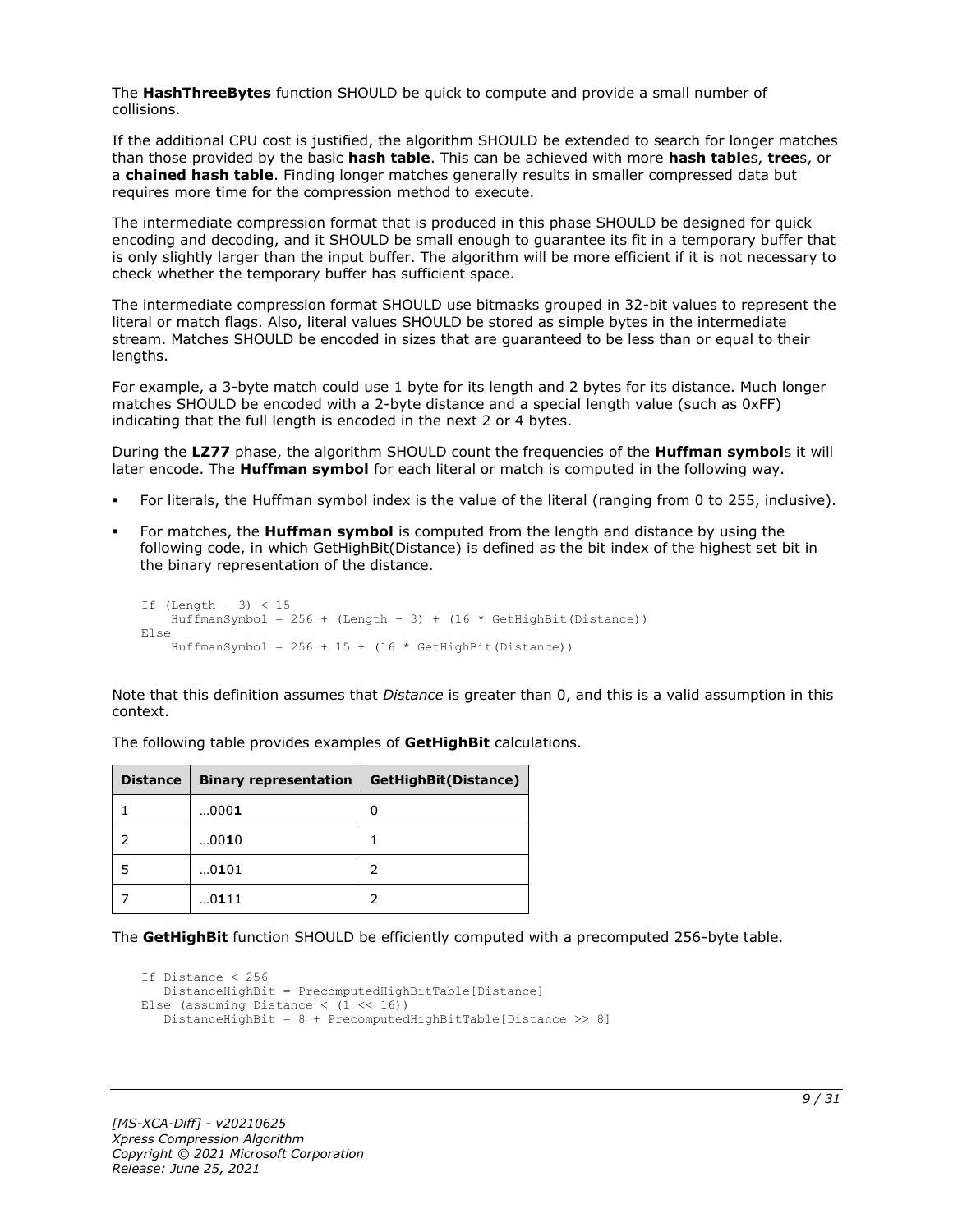### <span id="page-9-0"></span>**2.1.4.2 Huffman Code Construction Phase**

This phase computes canonical Huffman codes from the symbol counts generated by the LZ77 ([UASDC]) phase. For each of the 512 symbols in the Huffman alphabet, this phase computes the bit sequence that is used to encode the symbol. These codes are reconstructed by the decompression algorithm from the bit length of each symbol. The codes are canonical because they depend only on the bit length of the symbol, not the precise symbol count. This encoding saves space because bit lengths require fewer bits to store (4 bits per symbol) than exact counts (16 bits per symbol).

An additional requirement of this phase comes from the way the bit lengths are stored in the compressed data: each bit length is stored in 4 bits, so no bit length can be longer than 15 (a **length** of zero means that the symbol does not occur).

The following flowchart illustrates the length-limited canonical Huffman code construction method. Note that the sorting algorithm used in the Huffman Code construction phase is stable.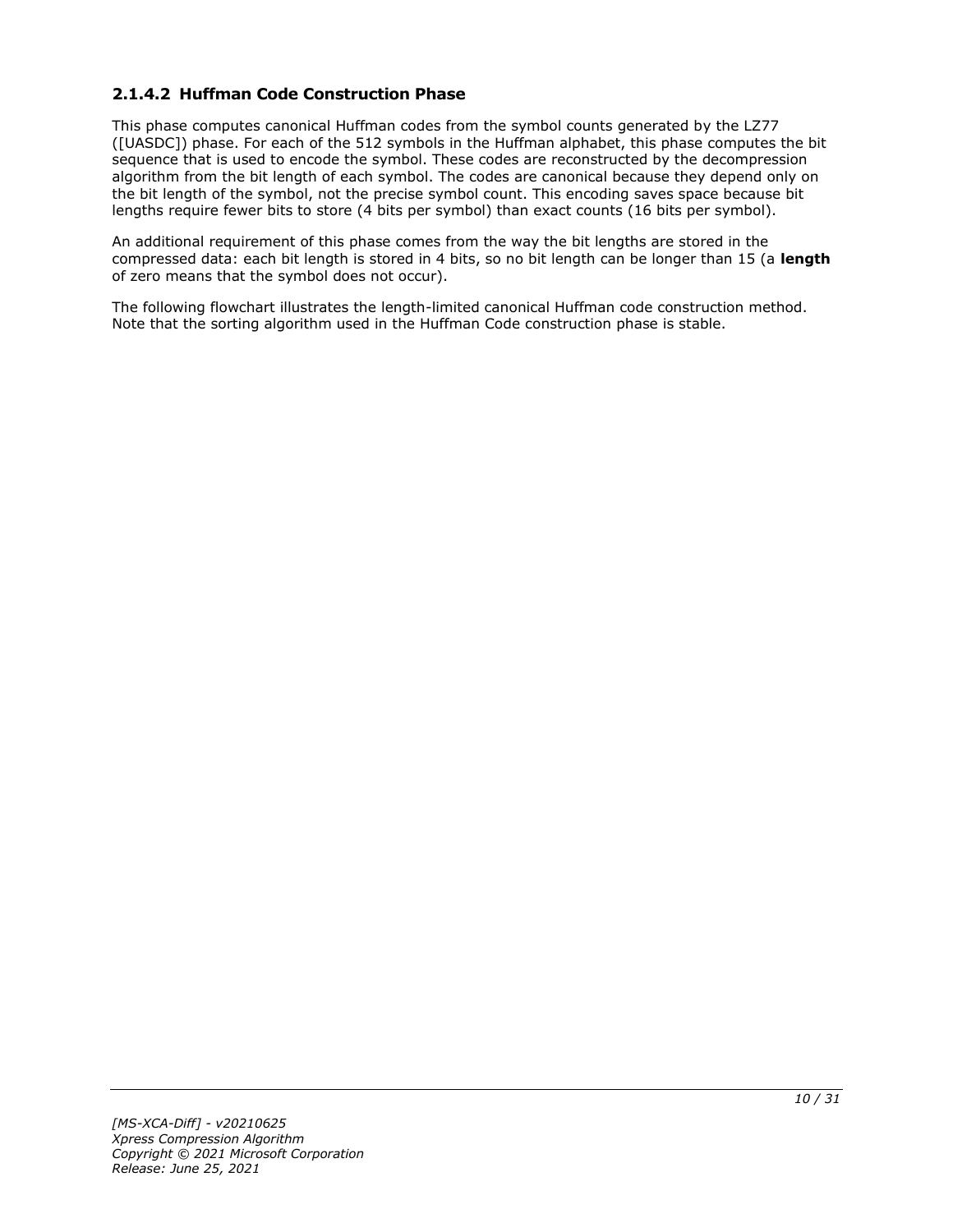

**Figure 2: Length-limited canonical Huffman code construction method.**

### <span id="page-10-0"></span>**2.1.4.3 Final Encoding Phase**

In the final encoding phase, the algorithm processes the intermediate encoding of literals and matches generated by the LZ77 ([UASDC]) phase. It re-encodes each literal and match using the canonical Huffman codes, but first it encodes the Huffman symbol bit lengths.

Each symbol bit length is encoded with 4 bits. Bit lengths for even-valued symbols are stored in the lower 4 bits of the bytes, whereas bit lengths for odd-valued symbols are stored in the higher 4 bits.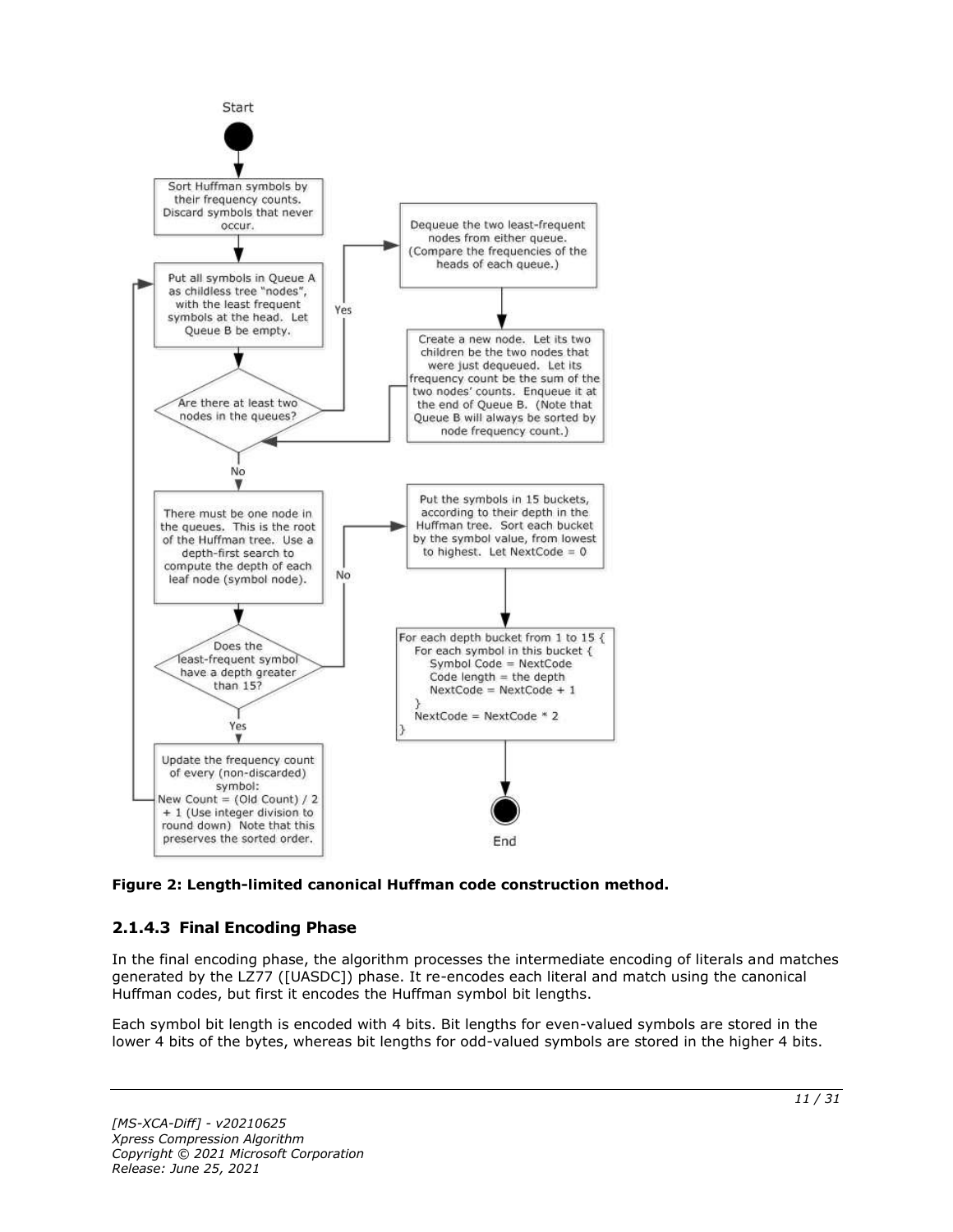For example, if the bit lengths of symbols 0, 1, 2, and 3 were 5, 6, 7, and 8, respectively, the first 2 bytes of the output buffer would be  $0 \times 65$  0x87. The Huffman [IEEE-MRC] construction process guarantees that each bit length fits in 4 bits. Symbols that are never used, and therefore have no Huffman code, have the special value of zero.

Because there are 512 Huffman symbols, and the format stores two lengths per byte, this part of the output data will always be exactly 256 bytes.

Following the 256-byte table, the format encodes the sequence of literals and matches. Literals are distinguished from matches by the value of the Huffman symbol: symbol values less than 256 are literals, whereas symbols greater than 255 are matches. Most matches require more bits to fully encode the distance and the length.

As explained in section 2.1.4.1, the match symbol value encodes the length of the match (up to 17) and the bit index of the highest set bit in the distance. If this bit index is, for example, 3, the decompression function can determine that the distance is at least 1000 (1000 binary, or 8 decimal) and at most 1111 (1111 binary, or 15 decimal). It can also compute that 3 more bits of information are required to determine the exact distance. Therefore, the encoder encodes the lower 3 bits of the distance directly in the output bit stream (which is also used to encode the variable-length Huffman codes). In general, the encoder explicitly encodes the lower <GetHighBit(Distance) > bits immediately following the match's Huffman symbol.

The encoder is required to process match lengths longer than 17. If the length is less than 18, the decoder can determine it directly from the match symbol by taking the lower 4 bits and adding 3. A lower-four-bits value of 15 is a special case that means the length is at least 18, and the full length is encoded with more bits. Unlike the extra-distance bits, the extra-length bits are not encoded seamlessly in the **Huffman** bit stream. Longer lengths are encoded with an extra byte in the output, and if that is not enough, an additional 2 bytes. The location of these extra bytes is such that, if the decompression function reads the **Huffman** bit stream in 2-byte chunks, these extra bytes are the next bytes that the decompression function will read.

Implementations of the decompression algorithm may expect an extra symbol to mark the end of the data. For example, certain implementations fail during decompression if the Huffman symbol 256 is not found after the actual data. For this reason, the encoding algorithm SHOULD append this symbol and increment the count of symbol 256 before the Huffman codes are constructed.

Note that match distances cannot be larger than 65.535, and match lengths cannot be longer than 65,538. The LZ77 phase is implemented to ensure that match lengths and distances do not exceed these values.

The following pseudocode demonstrates the encoding method.

```
Write the 256-byte table of symbol bit lengths
While there are more literals or matches to encode
      If the next thing is a literal
         WriteBits(SymbolLength[LiteralValue], SymbolCode[LiteralValue])
   Else // the next thing is a match
         Extract the length and distance of the match
        MatchSymbolValue = 256 + min(Length - 3, 15) + (16 * GetHighBit(Distance))
         WriteBits(SymbolLength[MatchSymbolValue], SymbolCode[MatchSymbolValue])
        If (Lenath - 3) \geq 15WriteByte(min(Length - 3 - 15, 255))
           If (Length - 3 - 15) >= 255
               WriteTwoBytes(Length - 3)
         WriteBits(GetHighBit(Distance), Distance – (1 << GetHighBit(Distance)))
WriteBits(SymbolLength[256], SymbolCode[256])
FlushBits()
```
The **WriteBits**, **WriteByte**, **WriteTwoBytes**, and **FlushBits** functions implicitly use five variables, which are initialized as follows: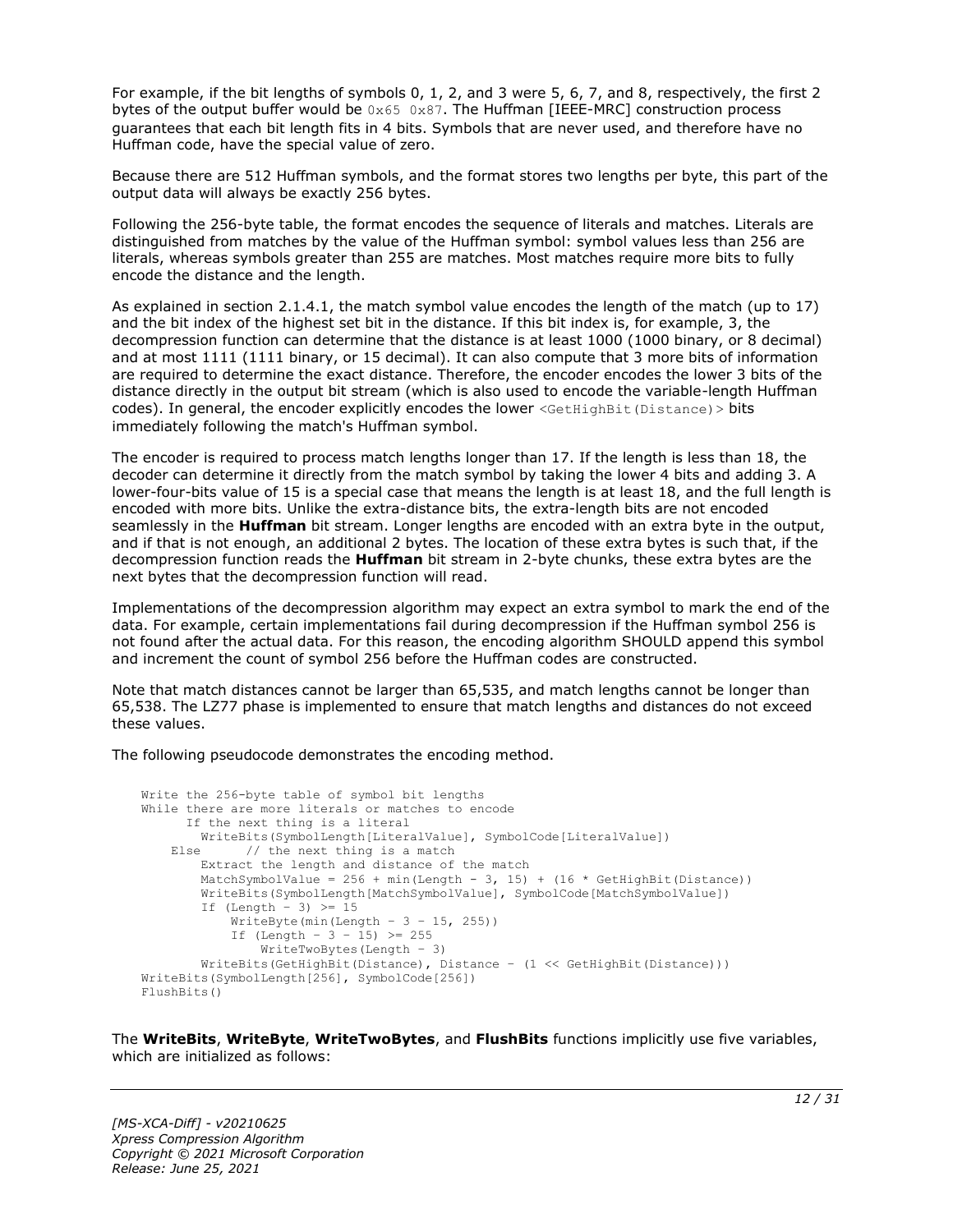```
FreeBits = 16
NextWord = 0
OutputPosition1 = OutputBufferPointer + 256
OutputPosition2 = OutputBufferPointer + 258 
OutputPosition = OutputBufferPointer + 260
```
The following pseudocode shows the implementation of the functions. Note that a complete implementation must also include bounds checks to ensure that nothing is written beyond the output buffer.

```
WriteBits (NumberOfBitsToWrite, BitsToWrite)
     If FreeBits >= NumberOfBitsToWrite
         FreeBits = FreeBits – NumberOfBitsToWrite
         NextWord = (NextWord << NumberOfBitsToWrite) + BitsToWrite
     Else
         NextWord = (NextWord << FreeBits)
         NextWord = NextWord + (BitsToWrite >> (NumberOfBitsToWrite – FreeBits))
         FreeBits = FreeBits – NumberOfBitsToWrite
         Write (NextWord & 0xFF) to OutputPosition1
         Write (NextWord >> 8) to OutputPosition1 + 1
         OutputPosition1 = OutputPosition2
        OutputPosition2 = OutputPosition
         Advance OutputPosition by 2 bytes
         FreeBits = FreeBits + 16
         NextWord = BitsToWrite
End
WriteByte (ByteToWrite)
    Write ByteToWrite to OutputPosition
     Advance OutputPosition by 1 byte
End
WriteTwoBytes (BytesToWrite)
     Write (BytesToWrite & 0xFF) to OutputPosition
     Write (BytesToWrite >> 8) to OutputPosition + 1
     Advance OutputPosition by 2 bytes
End
FlushBits ()
     NextWord <<= FreeBits
     Write (NextWord & 0xFF) to OutputPosition1
     Write (NextWord >> 8) to OutputPosition1 + 1
       Write a 16-bit value of zero to OutputPosition2
     The final compressed size is the value of OutputPosition
End
```
#### <span id="page-12-0"></span>**2.2 LZ77+Huffman Decompression Algorithm Details**

#### <span id="page-12-1"></span>**2.2.1 Abstract Data Model**

None.

#### <span id="page-12-2"></span>**2.2.2 Initialization**

None.

#### <span id="page-12-3"></span>**2.2.3 Processing Rules**

None.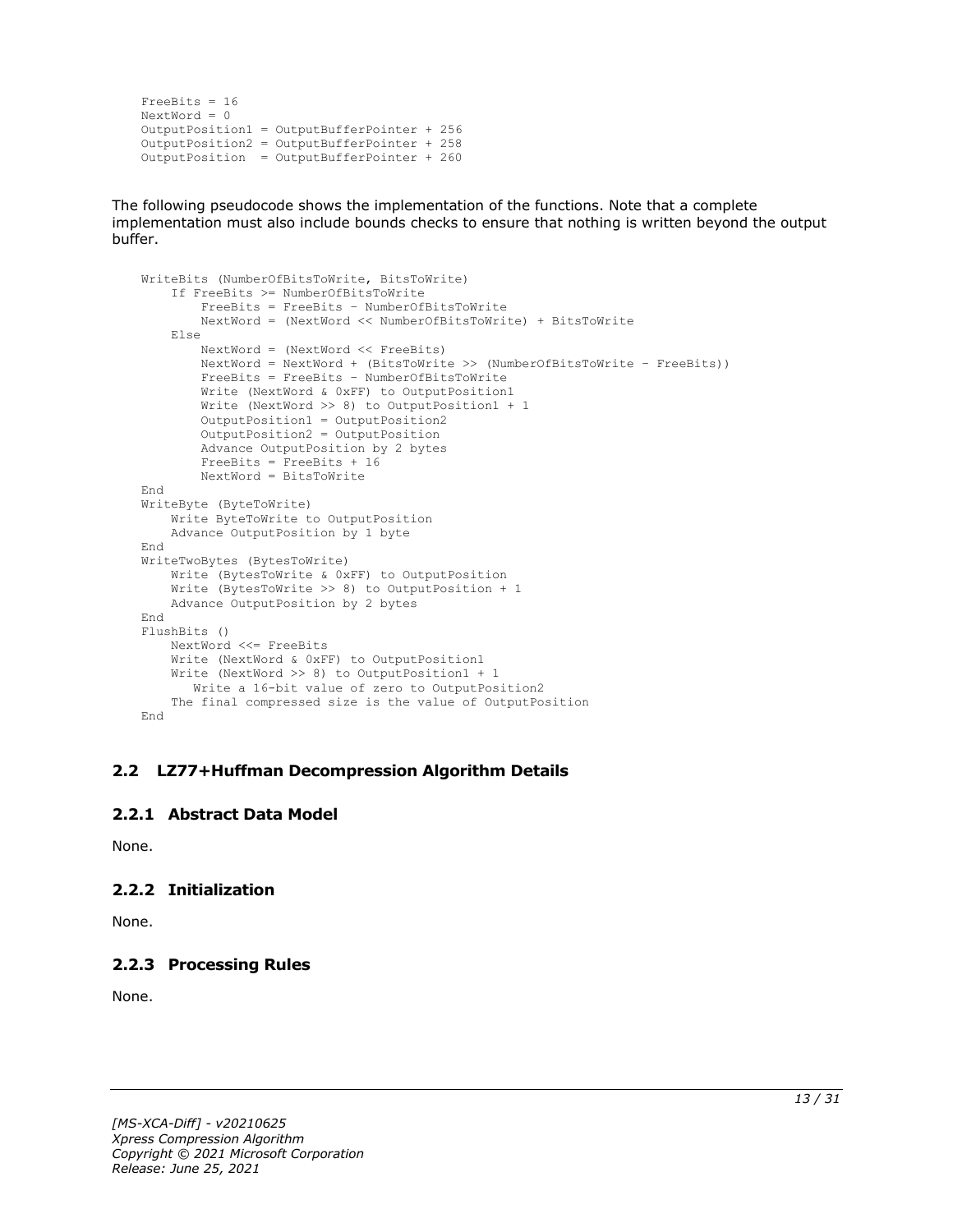#### <span id="page-13-0"></span>**2.2.4 Processing**

The decompression processes a series of blocks to form the decompressed output. Each block is processed in-order, and its decoded content written to the output stream is in-order. When processing a block, we check for terminating conditions for both block and overall decoding.

The decompression algorithm uses the 256-byte Huffman table to reconstruct the canonical Huffman [IEEE-MRC] representations of each symbol. Next, the Huffman stream of LZ77 ([UASDC]) literals and matches is decoded to reproduce the original data.

The following method can be used to construct a decoding table. The decoding table will have 2^15 entries because 15 is the maximum bit length permitted by the Xpress Compression Algorithm for a Huffman code. If a symbol has a bit length of X, it has  $2^(15 - X)$  entries in the table that point to its value. The order of symbols in the table is sorted by bit length (from low to high), and then by symbol value (from low to high). These requirements represent the agreement of canonicalness with the compression end of the algorithm. The following pseudocode shows the table construction method:

```
CurrentTableEntry = 0
For BitLength = 1 to 15
   For Symbol = 0 to 511
         If the encoded bit length of Symbol equals BitLength
            \text{Entropy} = (1 \ll (15 - \text{BitLength})) Repeat EntryCount times
                 If CurrentTableEntry >= 2^15
                     The compressed data is not valid. Return with error.
                 DecodingTable[CurrentTableEntry] = Symbol
                 CurrentTableEntry = CurrentTableEntry + 1
If CurrentTableEntry does not equal 2^15
     The compressed data is not valid. Return with error.
```
A valid implementation MUST use a method that provides results equivalent to those of the preceding table-based method to construct a data structure for decoding canonical Huffman codes. An implementation MAY use this simple table-based method, but SHOULD use a faster method.

The compression stream is designed to be read in (mostly) 16-bit chunks, with a 32-bit register maintaining at least the next 16 bits of input. This strategy allows the code to seamlessly handle the bytes for long match lengths, which would otherwise be awkward. The following pseudocode demonstrates this method.

During the beginning of processing each block for decompression, an implementation MUST check for EOF. An implementation can do this by comparing the block size against the required space for a Huffman table — if this condition is met and all output has been written, then processing stops and success is returned. Alternately, an implementation can explicitly examine the input buffer using the Huffman table from the previous block.

```
Loop until a decompression terminating condition 
    Build the decoding table
   CurrentPosition = 256 // start at the end of the Huffman table
    NextBits = Read16Bits(InputBuffer + CurrentPosition)
    CurrentPosition += 2
    NextBits <<= 16
    NextBits |= Read16Bits(InputBuffer + CurrentPosition)
    CurrentPosition += 2
   ExtraBitCount = 16 BlockEnd = OutputPosition + 65536
    Loop until a block terminating condition
         If the OutputPosition >= BlockEnd then terminate block processing
       Next15Bits = NextBits \gg (32 - 15) HuffmanSymbol = DecodingTable[Next15Bits]
         HuffmanSymbolBitLength = the bit length of HuffmanSymbol, from the table in
         the input buffer
        NextBits <<= HuffmanSymbolBitLength
```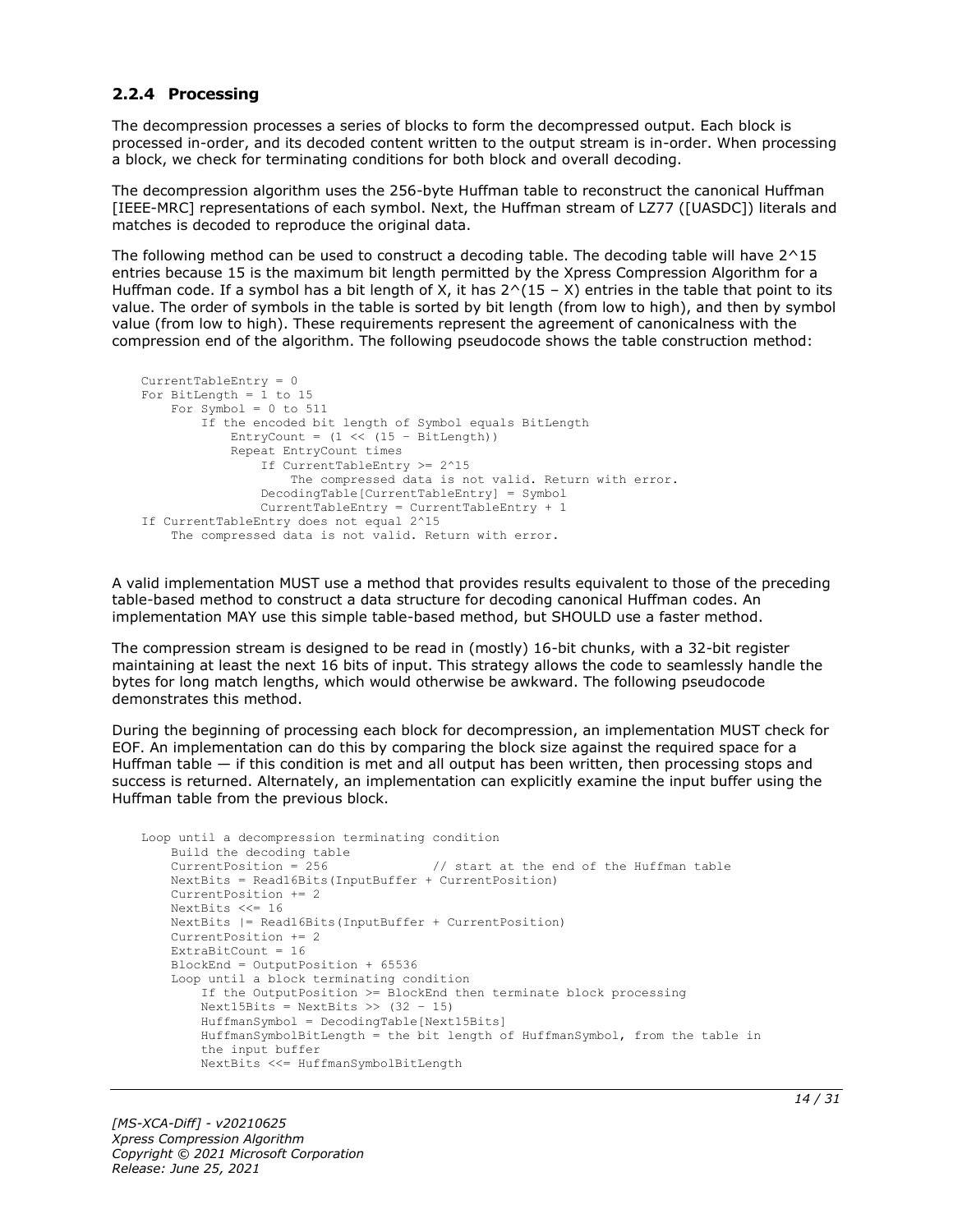```
 ExtraBitCount -= HuffmanSymbolBitLength
         If ExtraBitCount < 0
             NextBits |= Read16Bits(InputBuffer + CurrentPosition) << (-ExtraBitCount)
             ExtraBitCount += 16
             CurrentPosition += 2
         If HuffmanSymbol < 256
             Output the byte value HuffmanSymbol to the output stream.
         Else If HuffmanSymbol == 256 and
                 the entire input buffer has been read and
                the expected decompressed size has been written to the output buffer
             Decompression is complete. Return with success.
         Else
             HuffmanSymbol = HuffmanSymbol - 256
             MatchLength = HuffmanSymbol mod 16
             MatchOffsetBitLength = HuffmanSymbol / 16
             If MatchLength == 15
                 MatchLength = ReadByte(InputBuffer + CurrentPosition)
                 CurrentPosition += 1
                 If MatchLength == 255
                     MatchLength = Read16Bits(InputBuffer + CurrentPosition)
                    CurrentPosition += 2
                    If MatchLength < 15
                         The compressed data is invalid. Return error.
                     MatchLength = MatchLength - 15
                 MatchLength = MatchLength + 15
             MatchLength = MatchLength + 3
            MatchOffset = NextBits >> (32 - \text{MatchOffsetBitLength}) MatchOffset += (1 << MatchOffsetBitLength)
             NextBits <<= MatchOffsetBitLength
             ExtraBitCount -= MatchOffsetBitLength
             If ExtraBitCount < 0
                 Read the next 2 bytes the same as the preceding (ExtraBitCount < 0) case
            For i = 0 to MatchLength - 1
                 Output OutputBuffer[CurrentOutputPosition – MatchOffset + i]
     End of block loop
End of decoding loop
```
An implementation MUST also generate an error indicating that the compressed data is not valid in the event of an improper memory access outside the buffer.

Note that the match-copying loop copies 1 byte at a time and cannot use the standard library functions **memcpy** or **memove**. A sequence of bytes such as aaaaaa can be encoded like this: [literal: "a"][match: offset=1, length=5]. In other words, the match length can be greater than the match offset, and this necessitates the 1-byte-at-a-time copying strategy.

#### <span id="page-14-0"></span>**2.3 Plain LZ77 Compression Algorithm Details**

#### <span id="page-14-1"></span>**2.3.1 Abstract Data Model**

None.

#### <span id="page-14-2"></span>**2.3.2 Initialization**

None.

#### <span id="page-14-3"></span>**2.3.3 Processing Rules**

None.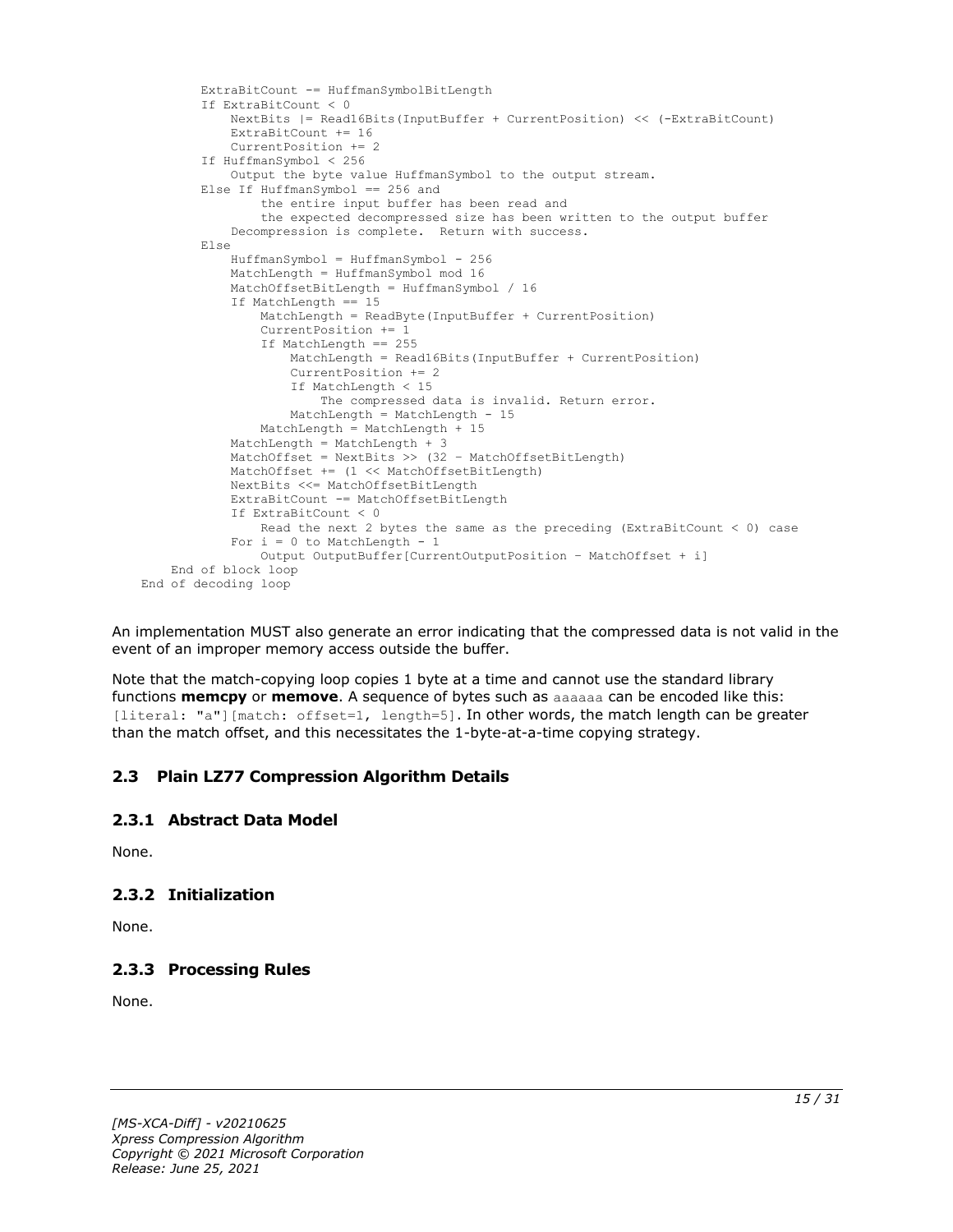#### <span id="page-15-0"></span>**2.3.4 Processing**

The fastest variant of the Xpress Compression Algorithm avoids the cost of the Huffman[IEEE-MRC] pass by encoding the LZ77 [UASDC] literals and matches in a simple way. The encoding process is similar to the method described in section 2.1.4.1, with the key difference that the largest match offset it can encode is 8192 instead of the 65535 limit of the Huffman format. The literal or match flags are encoded in 32-bit chunks. Literals are encoded with a simple byte value. Matches are encoded with a 16-bit value, where the high 13 bits represent the offset and the low 3 bits represent the length. Long lengths are encoded with an additional 4 bits, then 8 bits, and then 16 bits. The MatchLength is represented by a ULONG, a 32-bit unsigned integer (see [MS-DTYP] section 2.2.51); therefore, the maximum value is 4,294,967,295. The following pseudocode provides an outline of the encoding method.

```
Flags = 0 // this is a 32-bit integer value
FlaqCount = 0FlagOutputPosition = 0
OutputPosition = 4
InputPosition = 0
LastLengthHalfByte = 0
While InputPosition has not reached the end of the input buffer
     Try to find a match with a length of at least 3 (see section 2.1.4.1)
    The match must be within the last 8,192 bytes (MatchOffset \leq 2^13)
     If no match was found or InputPosition + 2 is beyond the input buffer
         Copy 1 byte from InputPosition to OutputPosition. Advance both.
         Flags <<= 1
         FlagCount = FlagCount + 1
         If FlagCount == 32
             Write the 32-bit value Flags to FlagOutputPosition
             FlagCount = 0
             FlagOutputPosition = OutputPosition
             OutputPosition += 4
     Else // a valid match was found
         Let MatchLength and MatchOffset describe the match
 MatchLength = MatchLength – 3
 MatchOffset = MatchOffset – 1
         MatchOffset <<= 3
         If MatchLength < 7
             // This is the simple case. The length fits in 3 bits.
             MatchOffset += MatchLength
             Write MatchOffset the 2-byte value to OutputPosition
             OutputPosition += 2
         Else
             // The length does not fit 3 bits. Record a special value to
             // indicate a longer length.
             MatchOffset |= 7
             Write MatchOffset the 2-byte value to OutputPosition
             OutputPosition += 2
             MatchLength -= 7
             // Try to encode the length in the next 4 bits. If we previously
             // encoded a 4-bit length, we'll use the high 4 bits from that byte.
             If LastLengthHalfByte == 0
                 LastLengthHalfByte = OutputPosition
                If MatchLength < 15
                     Write single byte value of MatchLength to OutputPosition
                    OutputPosition += 1
                 Else
                     Write single byte value of 15 to OutputPosition
                    OutputPosition++
                    goto EncodeExtraLen
             Else
                 If MatchLength < 15
                     OutputBuffer[LastLengthHalfByte] |= MatchLength << 4
                    LastLengthHalfByte = 0
                 Else
                     OutputBuffer[LastLengthHalfByte] |= 15 << 4
                    LastLengthHalfByte = 0
```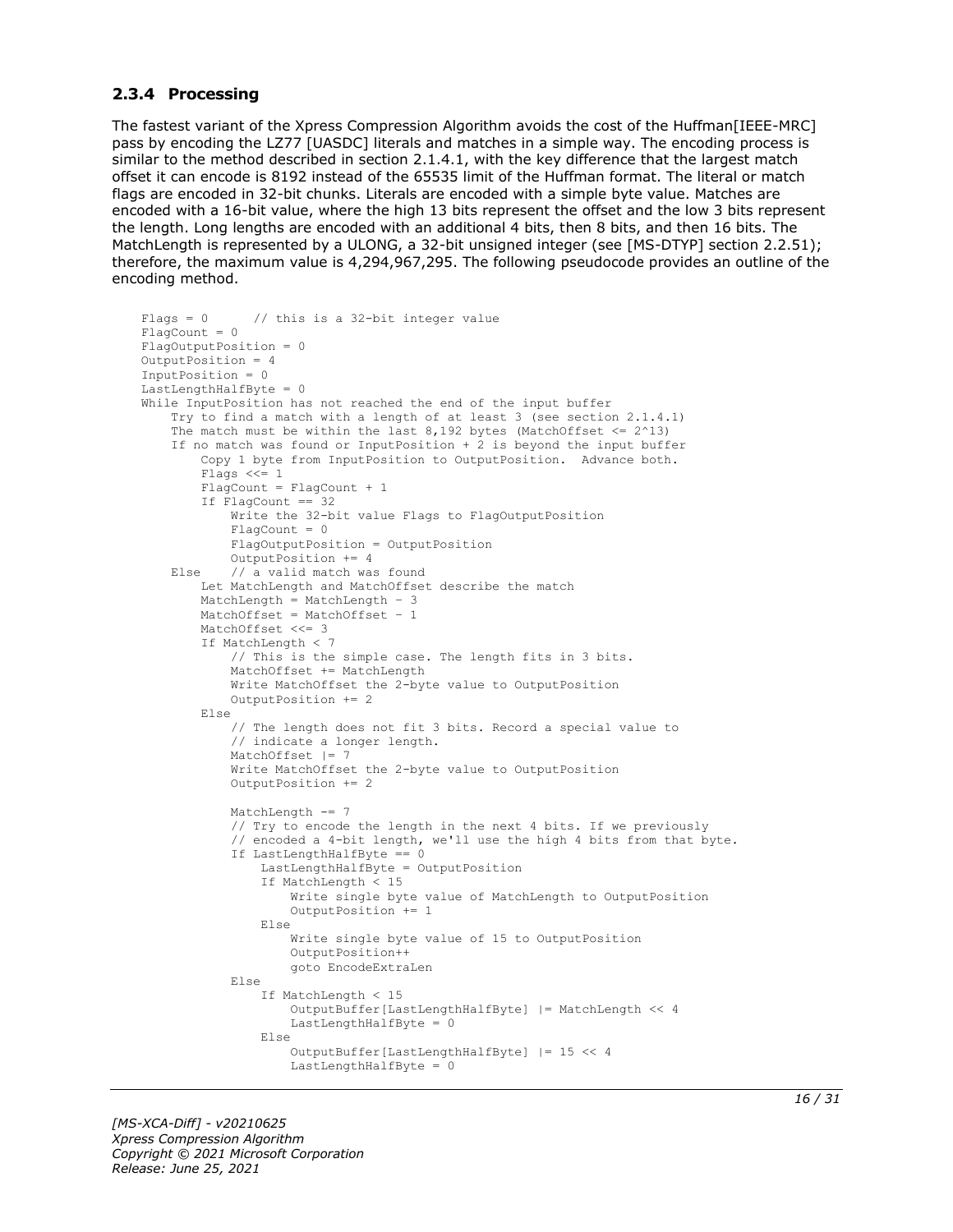```
 EncodeExtraLen:
                      // We've already used 3 bits + 4 bits to encode the length
                     // Next use the next byte.
                    MatchLength -= 15
                      If MatchLength < 255
                          Write single byte value of MatchLength to OutputPosition
                          OutputPosition += 1
                     Else
                          // Use two more bytes for the length
                         Write single byte value of 255 to OutputPosition
                         OutputPosition += 1
                          MatchLength += 7 + 15
                          If MatchLength < (1 << 16)
                              Write two-byte value MatchLength to OutputPosition
                             OutputPosition += 2 Else
                              Write two-byte value of 0 to OutputPosition
                              OutputPosition += 2
                             Write four-byte value of MatchLength to OutputPosition
                              OutputPosition += 4
        Flags = (Flags << 1) | 1
         FlagCount = FlagCount + 1
         If FlagCount == 32
             Write the 32-bit value Flags to FlagOutputPosition
             FlagCount = 0
             FlagOutputPosition = OutputPosition
             OutputPosition += 4
         Advance InputPosition to the first byte that was not in the match
Endwhile
Flags <<=(32 - \text{FlagCount})Flags | = (1 \lt \lt (32 - \text{FlagCount})) - 1Write the 32-bit value Flags to FlagOutputPosition
The final compressed size is the value of OutputPosition
```
#### <span id="page-16-0"></span>**2.4 Plain LZ77 Decompression Algorithm Details**

#### <span id="page-16-1"></span>**2.4.1 Abstract Data Model**

None.

#### <span id="page-16-2"></span>**2.4.2 Initialization**

None.

#### <span id="page-16-3"></span>**2.4.3 Processing Rules**

None.

#### <span id="page-16-4"></span>**2.4.4 Processing**

This section provides the decompression method corresponding to the compression method that is described in section 2.3. The basic structure is to decode each flag, which indicates whether the next item is a literal or a match. Literals are copied directly from the input buffer to the output buffer. Matches are decoded into a (length, offset) pair that is used to copy data from earlier in the output buffer. If the code that follows reads or writes outside the provided buffers at any time, an implementation MUST return an error indicating that the compressed buffer is invalid. Note that the match-copying loop copies 1 byte at a time and cannot use the standard library functions **memcpy** or **memmove**. A sequence of bytes such as aaaaaa can be encoded as follows: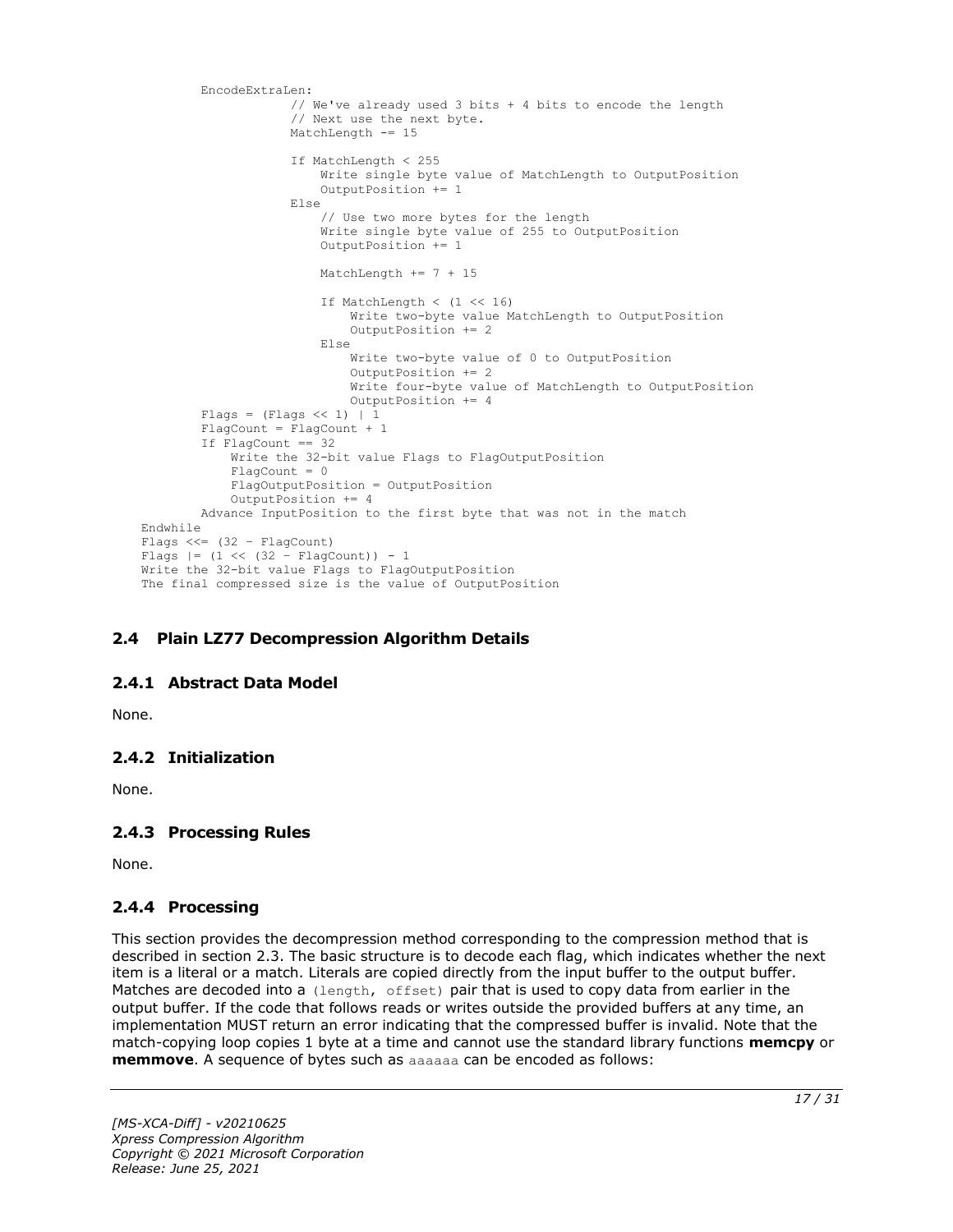[literal: "a"][match: offset=1, length=5]

The **match length** can be greater than the **match offset**, and this necessitates the 1-byte-at-a-time copying strategy shown in the following pseudocode.

```
BufferedFlags = 0
BufferedFlagCount = 0
InputPosition = 0
OutputPosition = 0
LastLengthHalfByte = 0
Loop until break instruction or error
     If BufferedFlagCount == 0
         BufferedFlags = read 4 bytes at InputPosition
         InputPosition += 4
         BufferedFlagCount = 32
     BufferedFlagCount = BufferedFlagCount – 1
     If (BufferedFlags & (1 << BufferedFlagCount)) == 0
         Copy 1 byte from InputPosition to OutputPosition. Advance both.
     Else
         If InputPosition == InputBufferSize
             Decompression is complete. Return with success.
         MatchBytes = read 2 bytes from InputPosition
         InputPosition += 2
         MatchLength = MatchBytes mod 8
        MatchOffset = (MatchBytes / 8) + 1 If MatchLength == 7
             If LastLengthHalfByte == 0
                 MatchLength = read 1 byte from InputPosition
                MatchLength = MatchLength mod 16
                LastLengthHalfByte = InputPosition
                 InputPosition += 1
             Else
                 MatchLength = read 1 byte from LastLengthHalfByte position
                MatchLength = MatchLength / 16
                 LastLengthHalfByte = 0
             If MatchLength == 15
                 MatchLength = read 1 byte from InputPosition
                 InputPosition += 1
                 If MatchLength == 255
                     MatchLength = read 2 bytes from InputPosition
                    InputPosition += 2
                    If MatchLength == 0
                         MatchLength = read 4 bytes from InputPosition
                        InputPosition += 4 bytes
                     If MatchLength < 15 + 7
                        Return error.
                    MatchLength == (15 + 7)
                 MatchLength += 15
             MatchLength += 7
         MatchLength += 3
        For i = 0 to MatchLength - 1
             Copy 1 byte from OutputBuffer[OutputPosition – MatchOffset]
             OutputPosition += 1
```
#### <span id="page-17-0"></span>**2.5 LZNT1 Algorithm Details**

The LZNT1 algorithm employs a grammar common to LZ77 variants, making use of LZ77 [UASDC] literals and matches and using the characteristic processing. The LZNT1 algorithm is comparable to the Plain LZ77 variant, which implements the features of LZ77 through a specialized buffer format as specified in section 2.3 and section 2.4. Key differences between the "plain" and LZNT1 variants include the following: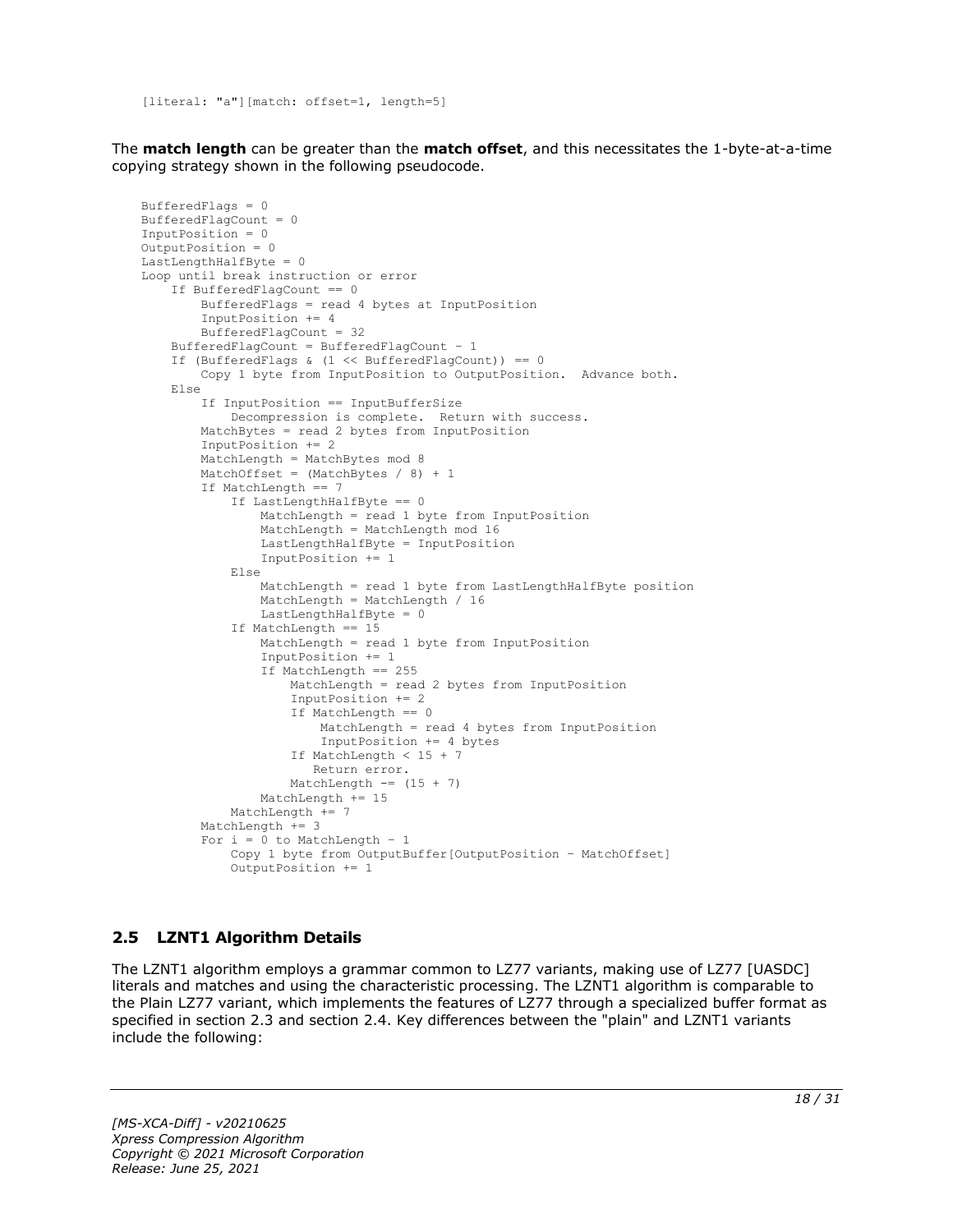- LZNT1 uses a less complex process to encode lengths.
- LZNT1 varies the number of bits used to encode length and distance, whereas the sizes of the Plain LZ77-encoded fields are fixed.
- LZNT1 groups flags in bytes; Plain LZ77 groups them in 4-byte DWORDs.
- The LZNT1 buffer is structured as a series of chunks that can be independently decompressed.

#### <span id="page-18-0"></span>**2.5.1 Abstract Data Model**

This section describes a conceptual model of possible data organization that an implementation maintains to participate in this algorithm. The described organization is provided to facilitate the explanation of how the algorithm behaves. This document does not mandate that implementations adhere to this model as long as their external behavior is consistent with that described in this document.

The following elements are specific to this algorithm.

- **Chunks:** Segments of data that are compressed, uncompressed, or that denote the end of the buffer.
- **Chunk header:** The header for a compressed or uncompressed chunk of data.
- **Flag bytes:** A bit flag whose bits, read from low order to high order, specify the formats of the data elements that follow. For example, bit 0 corresponds to the first data element, bit 1 to the second, and so on. If the bit corresponding to a data element is set, the element is a 2-byte compressed word; otherwise, it is a 1-byte literal value.
- **Flag group:** A flag byte followed by zero or more data elements, each of which is a single literal byte or a 2-byte compressed word.

### <span id="page-18-1"></span>**2.5.1.1 Buffer Format**

The LZNT1 algorithm relies on the use of a specific buffer format in its implementation of LZ77. The compression algorithm produces a buffer format of the following grammatical structure:

```
<Buffer> ::= <Chunk> <Buffer> | <Chunk>
<Chunk> ::= <Compressed_chunk> | 
             <Uncompressed_chunk> |
            End of buffer
<Uncompressed_chunk> ::= Chunk_header Uncompressed_data
<Compressed_chunk> ::= Chunk_header <Flag_group>
<Flag_group> ::= <Flag_data> <Flag_group> | <Flag_data>
<Flag_data> ::=
    Flag byte <Data> <Data> <Data> <Data> <Data> <Data> <Data> <Data> <Data> <Data> <Data> <Data> <Data
   | Flag_byte <Data> <Data> <Data> <Data> <Data> <Data> <Data>
   | Flag_byte <Data> <Data> <Data> <Data> <Data> <Data>
   | Flag_byte <Data> <Data> <Data> <Data> <Data>
   | Flag_byte <Data> <Data> <Data> <Data>
   | Flag_byte <Data> <Data> <Data> 
   | Flag_byte <Data> <Data>
   | Flag_byte <Data> 
<Data> ::= Literal | Compressed_word
```
A compressed data buffer consists of one or more **chunks**. A chunk is either compressed, uncompressed, or it denotes the end of the buffer. If the chunk is uncompressed, it contains a **chunk header** followed by uncompressed data; if it is compressed, it contains a chunk header followed by a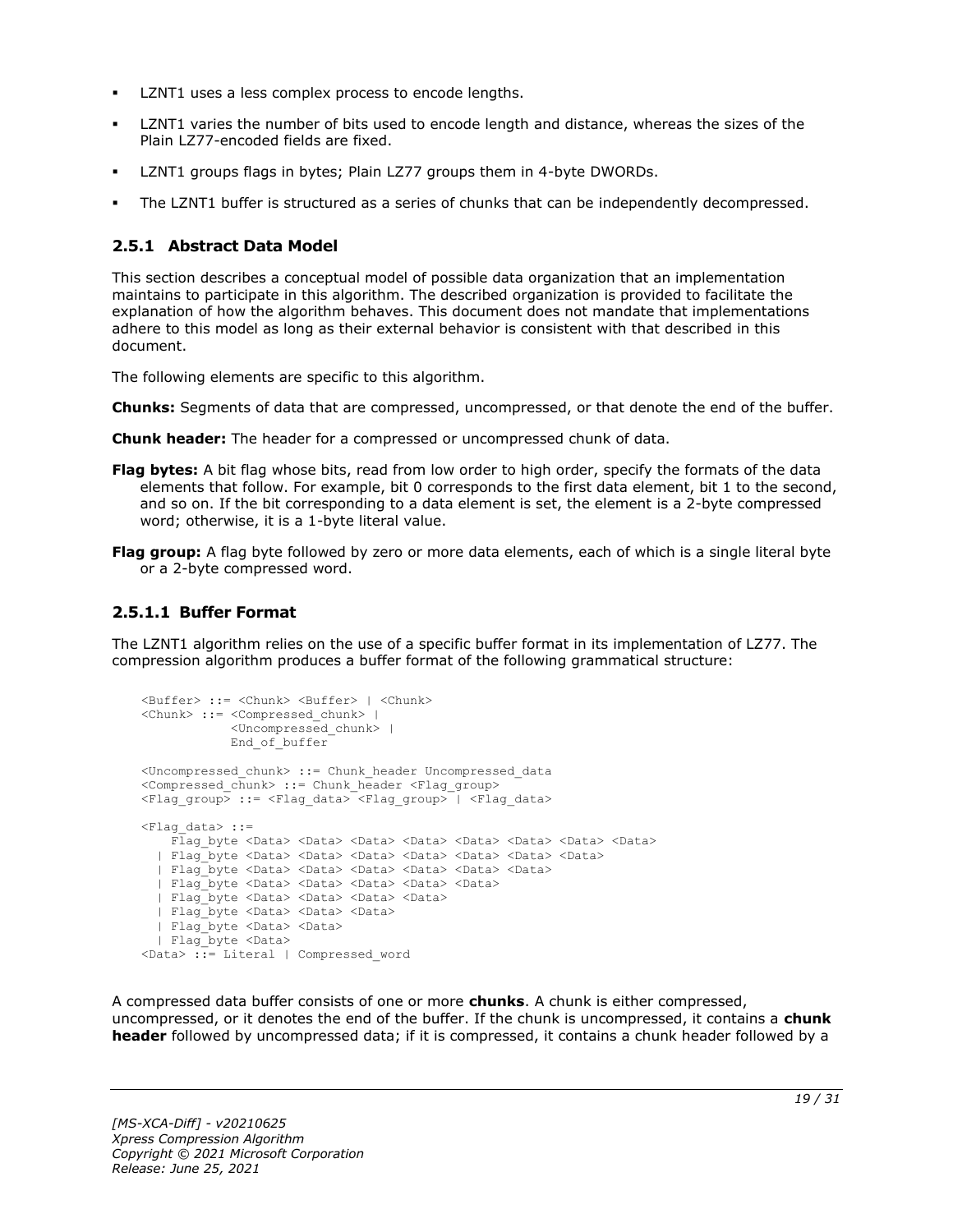series of one or more pieces of flagged data. Finally, a piece of flagged data consists of a **flag byte** that is followed by no more than 8 individual data elements.

The following sections describe the structure of each of these grammatical elements, including constraints on their usage that are not expressed in the raw grammar.

### <span id="page-19-0"></span>**2.5.1.2 Buffers and Chunks**

A compressed buffer consists of a series of one or more compressed output **chunks**. Each chunk begins with a 16-bit header.

If both bytes of the header are 0, the header is an *End\_of\_buffer* terminal that denotes the end of the compressed data stream.

Otherwise, the header MUST be formatted as follows:

- Bit 15 indicates whether the chunk contains compressed data.
- Bits  $[14:12]$  contain a signature indicating the format of the subsequent data.
- Bits [11:0] contain the size of the compressed chunk, minus three bytes.

Bit 15 indicates whether the chunk contains compressed data. If this bit is zero, the **chunk header** is followed by uncompressed literal data. If this bit is set, the next byte of the chunk is the beginning of a *Flag\_group* nonterminal that describes some compressed data.

Bits 14 down to 12 contain a signature value. This value MUST always be 3 (unless the header denotes the end of the compressed buffer).

Bits 11 down to 0 contain the size of the compressed chunk minus three bytes. This size otherwise includes the size of any metadata in the chunk, including the chunk header. If the chunk is uncompressed, the total amount of uncompressed data therein can be computed by adding 1 to this value (adding 3 bytes to get the total chunk size, then subtracting 2 bytes to account for the chunk header).

The *End* of buffer character is not required to terminate the compressed buffer. The character is used, however, if space allows. For example, given 20 kilobytes (KB) of uncompressed data and a 10 KB buffer to contain the compressed data, if the size of the compressed data (including metadata) is exactly 10 KB, the capacity of the buffer has been met. In such a case, the *End\_of\_buffer* terminal is not written.

Because the presence of this terminal is not guaranteed, the size of the compressed data MUST be known before data in this format is decompressed.

If an *End\_of\_buffer* terminal is added, the size of the final compressed data is considered not to include the size of the *End\_of\_buffer* terminal.

#### <span id="page-19-1"></span>**2.5.1.3 Flag Groups**

If a **chunk** is compressed, its **chunk header** is immediately followed by the first byte of a *Flag\_group* nonterminal.

A **flag group** consists of a **flag byte** followed by zero or more data elements. Each data element is either a single literal byte or a two-byte compressed word. The individual bits of a **flag byte**, taken from low-order bits to high-order bits, specify the formats of the subsequent data elements (such that bit 0 corresponds to the first data element, bit 1 to the second, and so on). If the bit corresponding to a data element is set, the element is a two-byte compressed word; otherwise, it is a one-byte literal.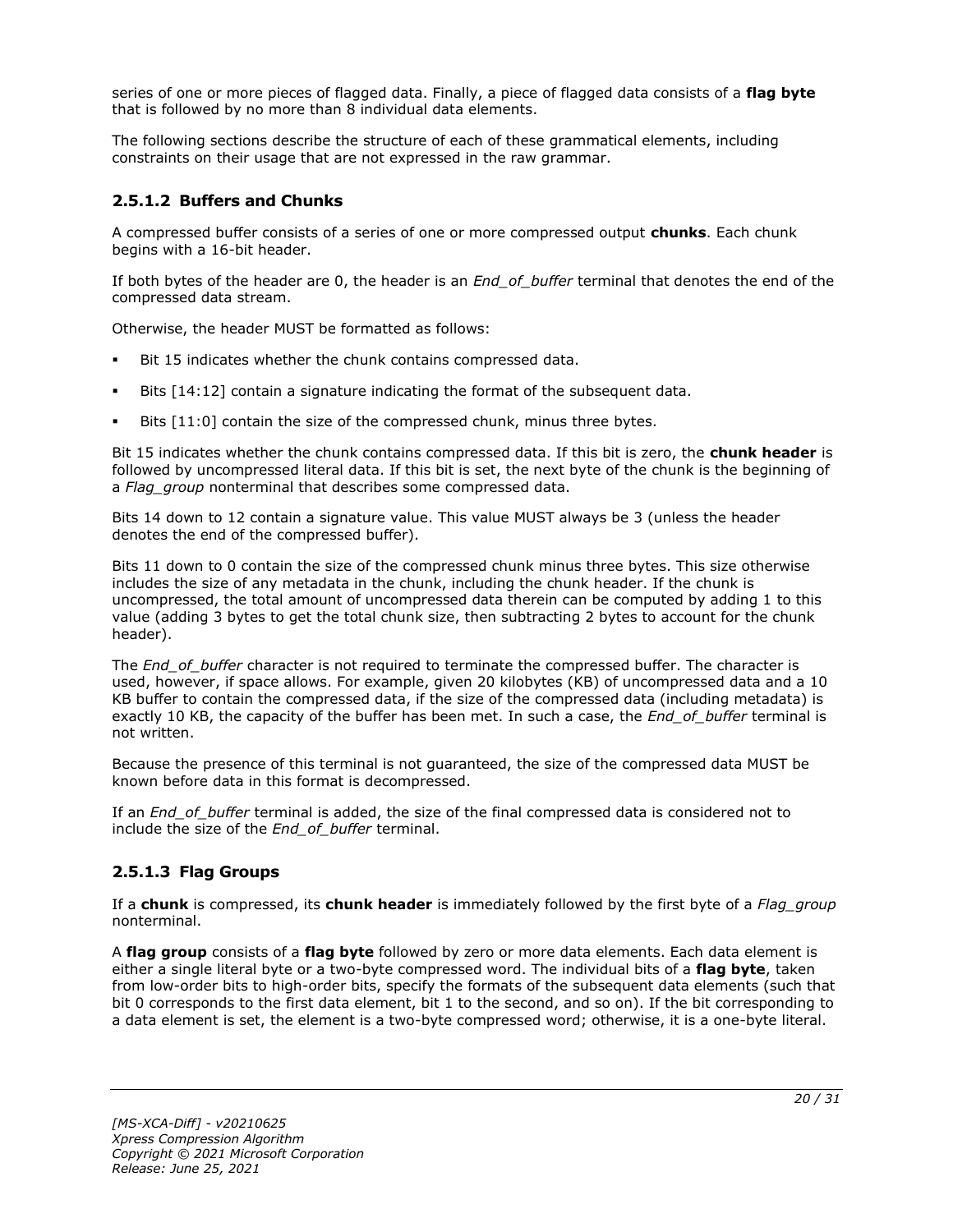#### <span id="page-20-0"></span>**2.5.1.4 Data Elements**

A data element MUST either be an uncompressed literal or a compressed word. An uncompressed literal is a byte of data that was not compressed and can therefore be treated as part of the uncompressed data stream. A compressed word is a two-byte value that contains a length and a displacement and whose format varies depending on the portion of the data that is being processed.

Each compressed word consists of a D-bit displacement in the high-order bits and an L-bit length in the low-order bits, subject to the constraints that  $4 \leq D \leq 12$ ,  $4 \leq L \leq 12$ , and  $D + L = 16$ . The displacement in a compressed word is the difference between the current location in the uncompressed data (either the current read point when compressing or the current write point when decompressing) and the location of the uncompressed data corresponding to the compressed word, minus one byte. The length is the amount of uncompressed data that can be found at the appropriate displacement, minus three bytes. While using the compressed buffers, the stored displacement must be incremented by 1 and the stored length must be incremented by 3, to get the actual displacement and length.

For example, the input data for a given compression consists of the following stream:

F F G A A G F E D D E F F E E | F F G A A G F E D D E F E D D

In this case, the data prior to the vertical bar has already been compressed. The next 12 characters of the input stream match the first 12 characters of the data that was already compressed. Moreover, the distance from the current input pointer to the start of this matching string is 15 characters. This can be described by the  $\langle$ displacement, length> pair of  $\langle$ 15, 12>.

Decompression of this data produces the first portion of the input stream:

F F G A A G F E D D E F F E E |

The next data element is a <15,  $12$ > displacement-length pair. The start of the uncompressed data is 15 characters behind the last character in the already uncompressed data, and the length of the data to read is 12 characters. Decompression results in the following buffer.

F F G A A G F E D D E F F E E F F G A A G F E D D E F |

This matches the original data stream.

F F G A A G F E D D E F F E E F F G A A G F E D D E F E D D

The sizes of the displacement and length fields of a compressed word vary with the amount of uncompressed data in the current chunk that has already been processed. The format of a given compressed word is determined as follows:

Let U be the amount of uncompressed data that has already been processed in the current chunk (either the amount that has been read when compressing data or the amount that has been written when decompressing data).

Note that U depends on the offset from the start of a chunk and not the offset from the beginning of the uncompressed data.

Then let M be the largest value in  $[4...12]$  such that  $2^{M-1} < U$ , or 4 if there is no such value.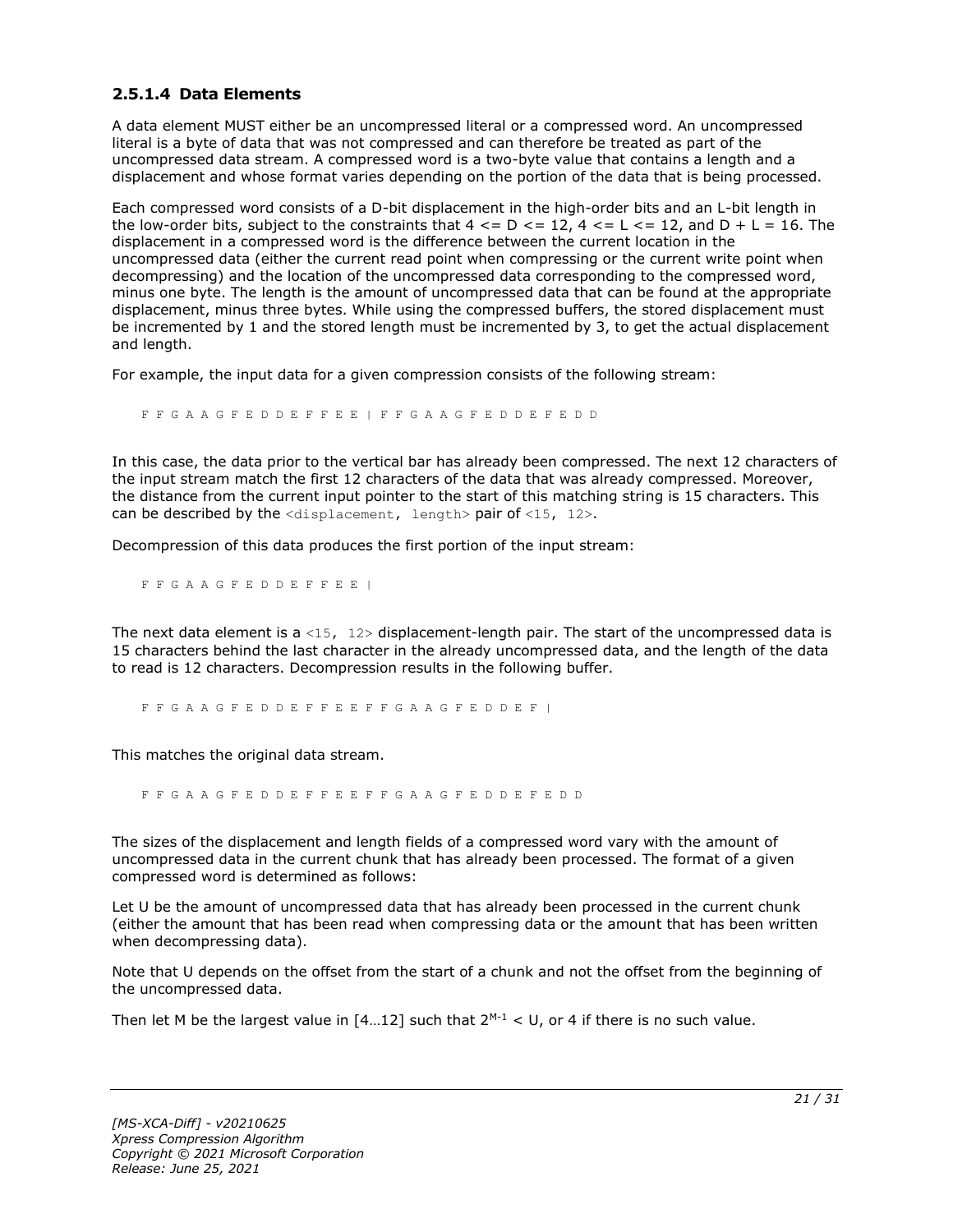A compressed word then has the format  $D = M$  and  $L = 16 - M$ , with the displacement occupying D high-order bits and the length occupying L low-order bits.

### <span id="page-21-0"></span>**2.5.2 Initialization**

None.

### <span id="page-21-1"></span>**2.5.3 Processing Rules**

Input streams are compressed in units of 4096 bytes. The process of creating a chunk is complete if at least 4096 bytes of data or the remainder of the input buffer is compressed. If the data remains in the input buffer, the processing of a new chunk is started.

Lempel-Ziv compression does not require that the entirety of the data to which a compressed word refers actually be in the uncompressed buffer when the word is processed. In other words, it is not required that (U – displacement + length < U). Therefore, when processing a compressed word, data MUST be copied from the start of the uncompressed target region to the end—that is, the byte at (U – displacement) MUST be copied first, then  $(U -$  displacement  $+ 1)$ , and so on, because the compressed word might refer to data that will be written during decompression.

Some of the bits in a flag byte might not be used. To process compressed buffers, the size of the compressed chunk that is stored in the chunk header MUST be used to determine the position of the last valid byte in the chunk. The size value MUST ignore flag bits that correspond to bytes outside the chunk.

### <span id="page-21-2"></span>**2.5.4 Processing**

For a discussion of LZ77 processing similar to that of the LZNT1 variant, see sections 2.3 and 2.4 on Plain LZ77 compression and decompression.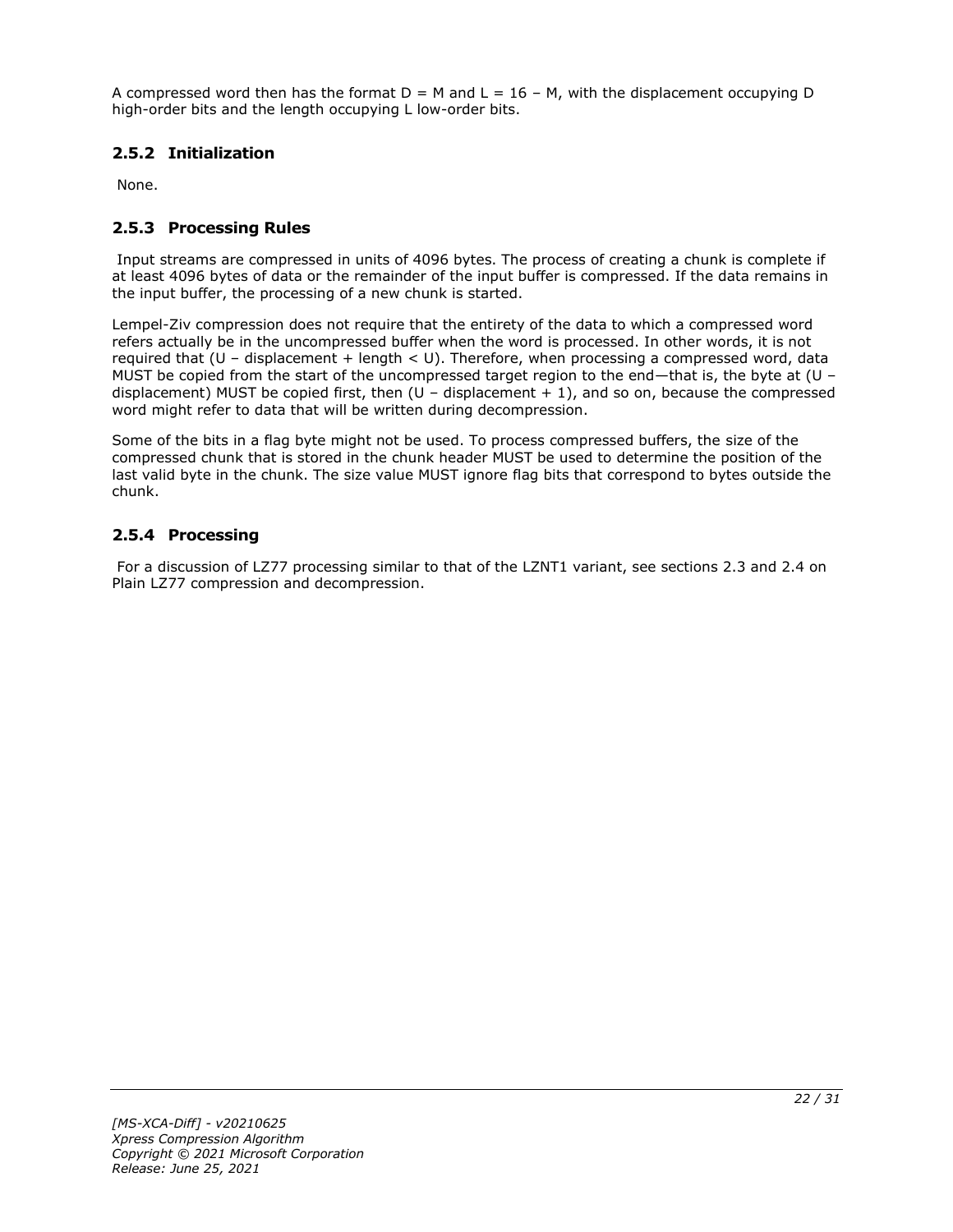## <span id="page-22-0"></span>**3 Algorithm Examples**

### <span id="page-22-1"></span>**3.1 LZ77**

With the Plain LZ77 variant of the algorithm, the uncompressed ASCII string abcdefghijklmnopgrstuvwxyz is compressed as follows, in hexadecimal.

3f 00 00 00 61 62 63 64 65 66 67 68 69 6a 6b 6c 6d 6e 6f 70 71 72 73 74 75 76 77 78 79 7a

The first 4 bytes encode the first 32 literal or match flags (in this case, 26 zero bits, representing the 26 literals to follow, then 6 one bits, because any extra flag bits are ones). The next 26 bytes are the ASCII representation of the input string.

The uncompressed input is the 300-byte ASCII string:

abcabcabcabcabcabcabcabcabcabcabcabcabcabcabcabcabcabcabcabcabcabcabcabcabcabcabcabcabcabcabc abcabcabcabcabcabcabcabcabcabcabcabcabcabcabcabcabcabcabcabcabcabcabcabcabcabcabcabcabcabcabc abcabcabcabcabcabcabcabcabcabcabcabcabcabcabcabcabcabcabcabcabcabcabcabcabcabcabcabcabcabcabc abcabcabcabcabcabcabc

In this case, using Plain LZ77, those 300 bytes are encoded as follows:

ff ff ff 1f 61 62 63 17 00 0f ff 26 01

This is the encoding of abc[match: distance =  $3$ , length = 297].

#### <span id="page-22-2"></span>**3.2 LZ77+Huffman**

The uncompressed ASCII string abcdefghijklmnopqrstuvwxyz is compressed as a sequence of literals, as follows, in hexadecimal.

00 00 00 00 00 00 00 00 00 00 00 00 00 00 00 00 00 00 00 00 00 00 00 00 00 00 00 00 00 00 00 00 00 00 00 00 00 00 00 00 00 00 00 00 00 00 00 00 50 55 55 55 55 55 55 55 55 55 55 45 44 04 00 00 00 00 00 00 00 00 00 00 00 00 00 00 00 00 00 00 00 00 00 00 00 00 00 00 00 00 00 00 00 00 00 00 00 00 00 00 00 00 00 00 00 00 00 00 00 00 00 00 00 00 00 00 00 00 00 00 00 00 00 00 00 00 00 00 04 00 00 00 00 00 00 00 00 00 00 00 00 00 00 00 00 00 00 00 00 00 00 00 00 00 00 00 00 00 00 00 00 00 00 00 00 00 00 00 00 00 00 00 00 00 00 00 00 00 00 00 00 00 00 00 00 00 00 00 00 00 00 00 00 00 00 00 00 00 00 00 00 00 00 00 00 00 00 00 00 00 00 00 00 00 00 00 00 00 00 00 00 00 00 00 00 00 00 00 00 00 00 00 00 00 00 00 00 00 00 00 00 00 00 00 00 00 00 00 00 00 00 00 00 00 00 00 d8 52 3e d7 94 11 5b e9 19 5f f9 d6 7c df 8d 04 00 00 00 00

The first 256 bytes represent the Huffman code lengths. In this case, most of these values are zero because those symbols are not used. The few nonzero values represent the code lengths (5 bits or 4 bits in this case) of the literal symbols corresponding to the ASCII characters of the lowercase alphabet, as well as the end-of-file (EOF) symbol (symbols index 256). The last few bytes in the buffer are the Huffman encoding of the string abcdefghijklmnopqrstuvwxyz[EOF].

The uncompressed data is the following 300-byte ASCII string:

abcabcabcabcabcabcabcabcabcabcabcabcabcabcabcabcabcabcabcabcabcabcabcabcabcabcabcabcabcabcabc abcabcabcabcabcabcabcabcabcabcabcabcabcabcabcabcabcabcabcabcabcabcabcabcabcabcabcabcabcabcabc abcabcabcabcabcabcabcabcabcabcabcabcabcabcabcabcabcabcabcabcabcabcabcabcabcabcabcabcabcabcabc abcabcabcabcabcabcabc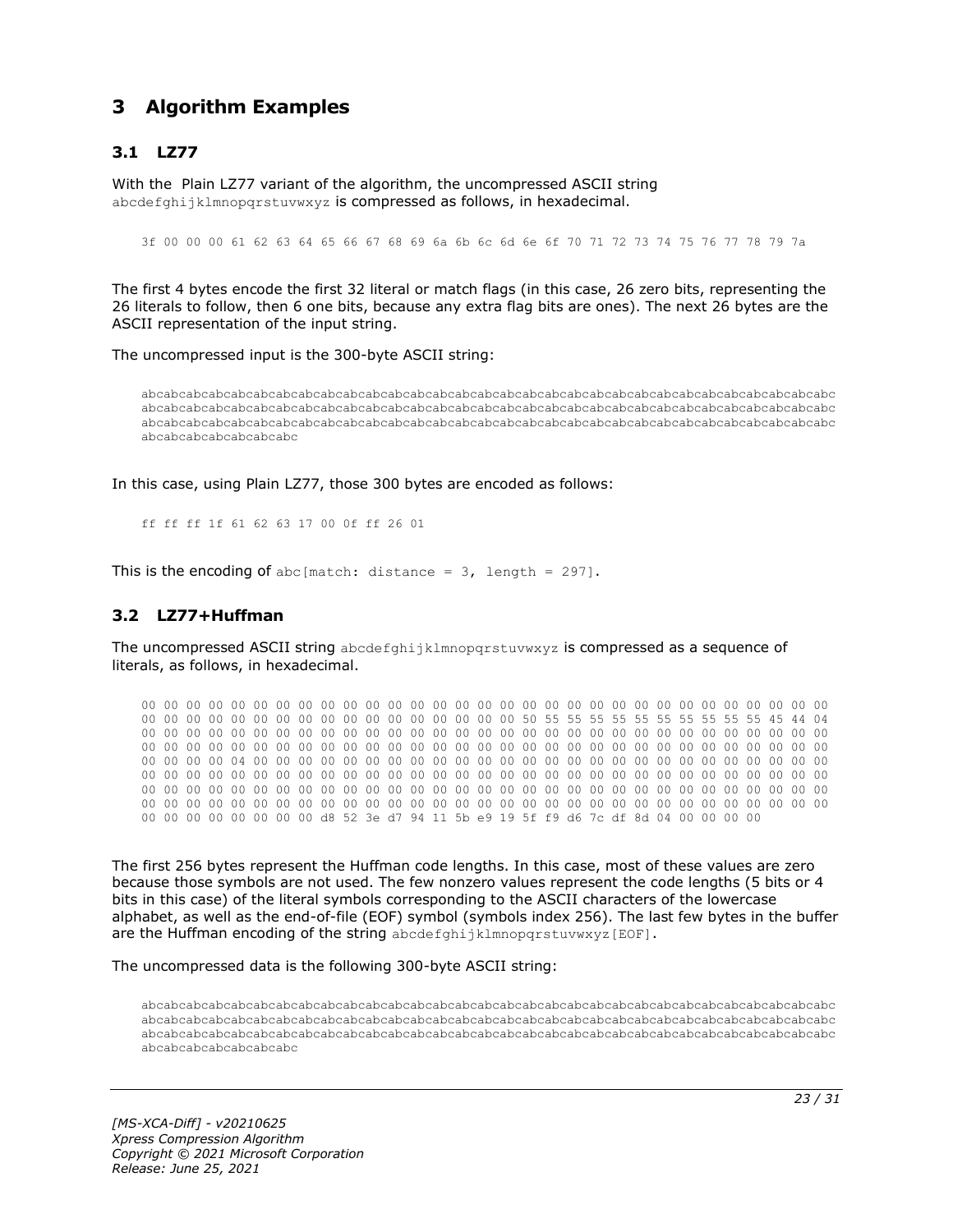#### The LZ77+Huffman algorithm encodes it as follows:

00 00 00 00 00 00 00 00 00 00 00 00 00 00 00 00 00 00 00 00 00 00 00 00 00 00 00 00 00 00 00 00 00 00 00 00 00 00 00 00 00 00 00 00 00 00 00 00 30 23 00 00 00 00 00 00 00 00 00 00 00 00 00 00 00 00 00 00 00 00 00 00 00 00 00 00 00 00 00 00 00 00 00 00 00 00 00 00 00 00 00 00 00 00 00 00 00 00 00 00 00 00 00 00 00 00 00 00 00 00 00 00 00 00 00 00 00 00 00 00 00 00 00 00 00 00 00 00 02 00 00 00 00 00 00 00 00 00 00 00 00 00 00 20 00 00 00 00 00 00 00 00 00 00 00 00 00 00 00 00 00 00 00 00 00 00 00 00 00 00 00 00 00 00 00 00 00 00 00 00 00 00 00 00 00 00 00 00 00 00 00 00 00 00 00 00 00 00 00 00 00 00 00 00 00 00 00 00 00 00 00 00 00 00 00 00 00 00 00 00 00 00 00 00 00 00 00 00 00 00 00 00 00 00 00 00 00 00 00 00 00 00 00 00 00 00 00 00 00 00 00 00 00 00 00 00 a8 dc 00 00 ff 26 01

The first 256 bytes are the Huffman code lengths. The nonzero symbols are the literals 'a', 'b', and 'c'; the EOF symbol; and one match symbol. The last few bytes encode  $abc[match: distance=3,$ length=297][EOF]. This example illustrates how long match lengths are encoded. In the last bytes of the compressed data, note the calculation  $0x126 = 294 = 297 - 3$ . Because it is the minimum match length, 3 is subtracted from each match length before it is encoded.

#### <span id="page-23-0"></span>**3.3 LZNT1**

The following shows an example of LZ77 compression in which the compressed word references data that is not wholly contained in the uncompressed buffer at the time when the word is processed. In this scenario, the compressed word is processed by copying data from the start of the uncompressed target region to the end.

The following ANSI string, including the terminal NUL, is 142 bytes in length.

F# F# G A A G F# E D D E F# F# E E F# F# G A A G F# E D D E F# E D D E E F# D E F# G F# D E F# G F# E D E A F# F# G A A G F# E D D E F# E D D

The algorithm, using the standard compression engine, produces the following hexadecimal output with a length of 59 bytes.

| 0x00000000: 38 b0 88 46 23 20 00 20 |  |  |  |  |
|-------------------------------------|--|--|--|--|
| 0x00000008: 47 20 41 00 10 a2 47 01 |  |  |  |  |
| 0x00000010: a0 45 20 44 00 08 45 01 |  |  |  |  |
| 0x00000018: 50 79 00 c0 45 20 05 24 |  |  |  |  |
|                                     |  |  |  |  |
| 0x00000020: 13 88 05 b4 02 4a 44 ef |  |  |  |  |
| 0x00000028: 03 58 02 8c 09 16 01 48 |  |  |  |  |
| 0x00000030: 45 00 be 00 9e 00 04 01 |  |  |  |  |

The compressed data is contained in a single chunk. The chunk header, interpreted as a 16-bit value, is 0xB038. Bit 15 is 1, so the chunk is compressed; bits 14 through 12 are the correct signature value (3); and bits 11 through 0 are decimal 56, so the chunk is 59 bytes in size.

The next byte, 0x88, is a flag byte. Bits 0, 1, and 2 of this byte are clear, so the next 3 bytes are not compressed. They are 0x46 ('F'), 0x23 ('#'), and 0x20 (a space). The output stream now contains "F# ".

Bit 3 of the flag byte is set, however, so the next two bytes are part of a compressed word; in this case, that word is 0x2000. Here, the offset from the start of the uncompressed data, U, is 3 bytes; there is no value M such that M  $>= 4$  and  $2^{M-1} < U$ , so the compressed word has 4 bits of displacement and 12 bits of length. The stored displacement is 2 (0010) and the stored length is 0 (0000 0000 0000); the actual displacement is 3 (2 + 1 = 3) and the length is 3 (0 + 3 = 3). The next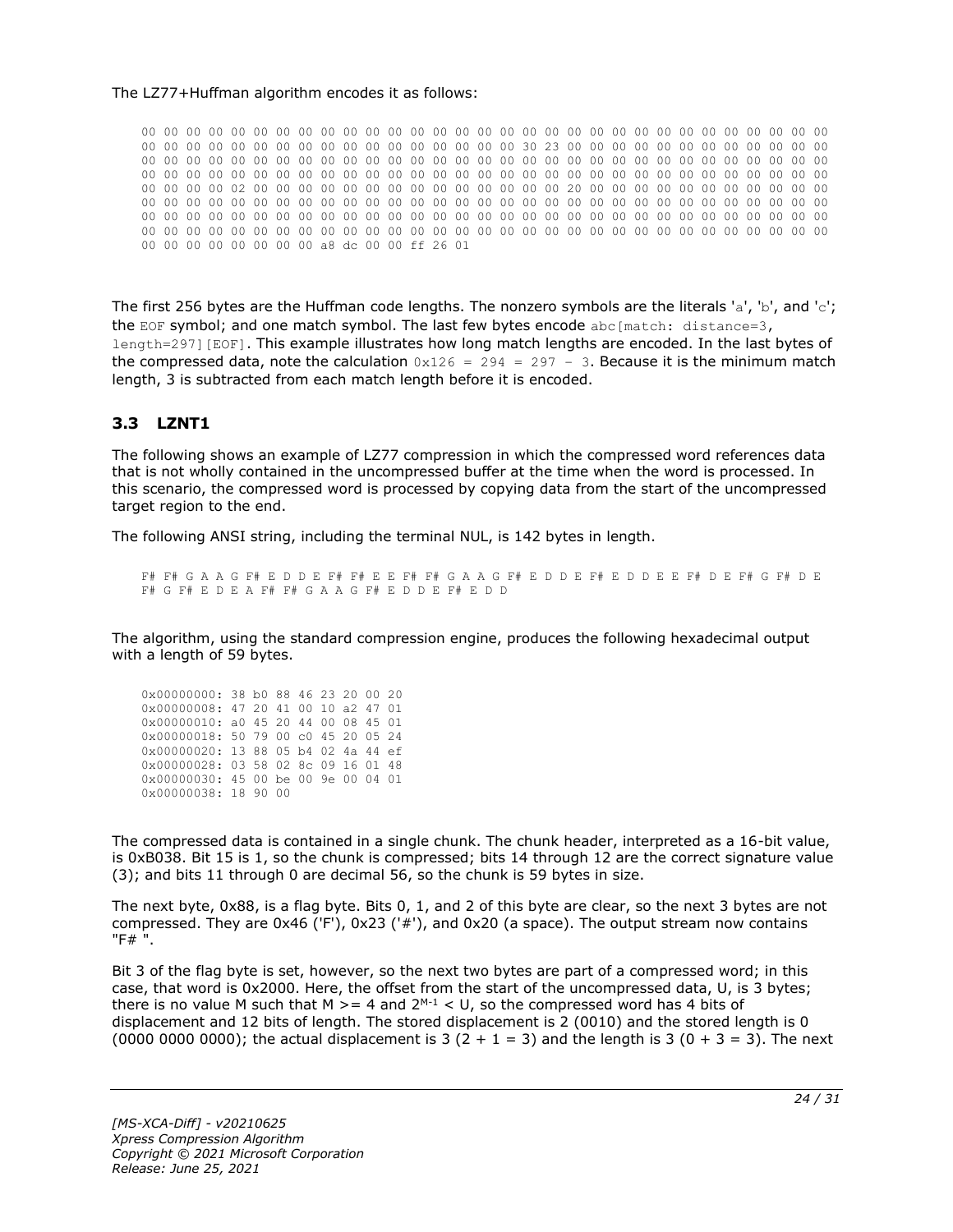3 characters of uncompressed data are "F# ", which results in an uncompressed string of length 6: "F# F# ".

Bits 4 through 6 of the flag byte are clear, so the next three bytes are literals: 0x47 ('G'), 0x20 (a space), and 0x41 ('A'). The string is now "F# F# G A". Bit 7 is set, so the next two bytes are a compressed word, 0x1000. The offset from the start of the chunk is 9 bytes, so the compressed word once again has 4 bits of displacement and 12 bits of length. The stored displacement is 1 (0001) and the stored length is 0 (0000 0000 0000); thus, the final displacement is 2 (1 + 1 = 2) and the final length is  $3(0 + 3 = 3)$ .

This is a case in which the current uncompressed length (9 bytes) minus the displacement plus the length (10 bytes) actually exceeds the amount of uncompressed data, so character-by-character copying from the beginning of the displaced region is important. The first character is a space, so the string is "F# F# G A "; the next character is an A, resulting in "F# F# G A A"; and the next is the space that was just written, resulting in "F# F# G A A ".

The rest of the decompression proceeds similarly.

The final flag byte is located at offset 0x37. This is the 56th byte of compressed data; only three bytes remain. The flag byte is 0x01, so the next two bytes are a single compressed word. The final byte is a literal value, 0x00. The remainder of the flag byte is ignored because no data remains in the buffer.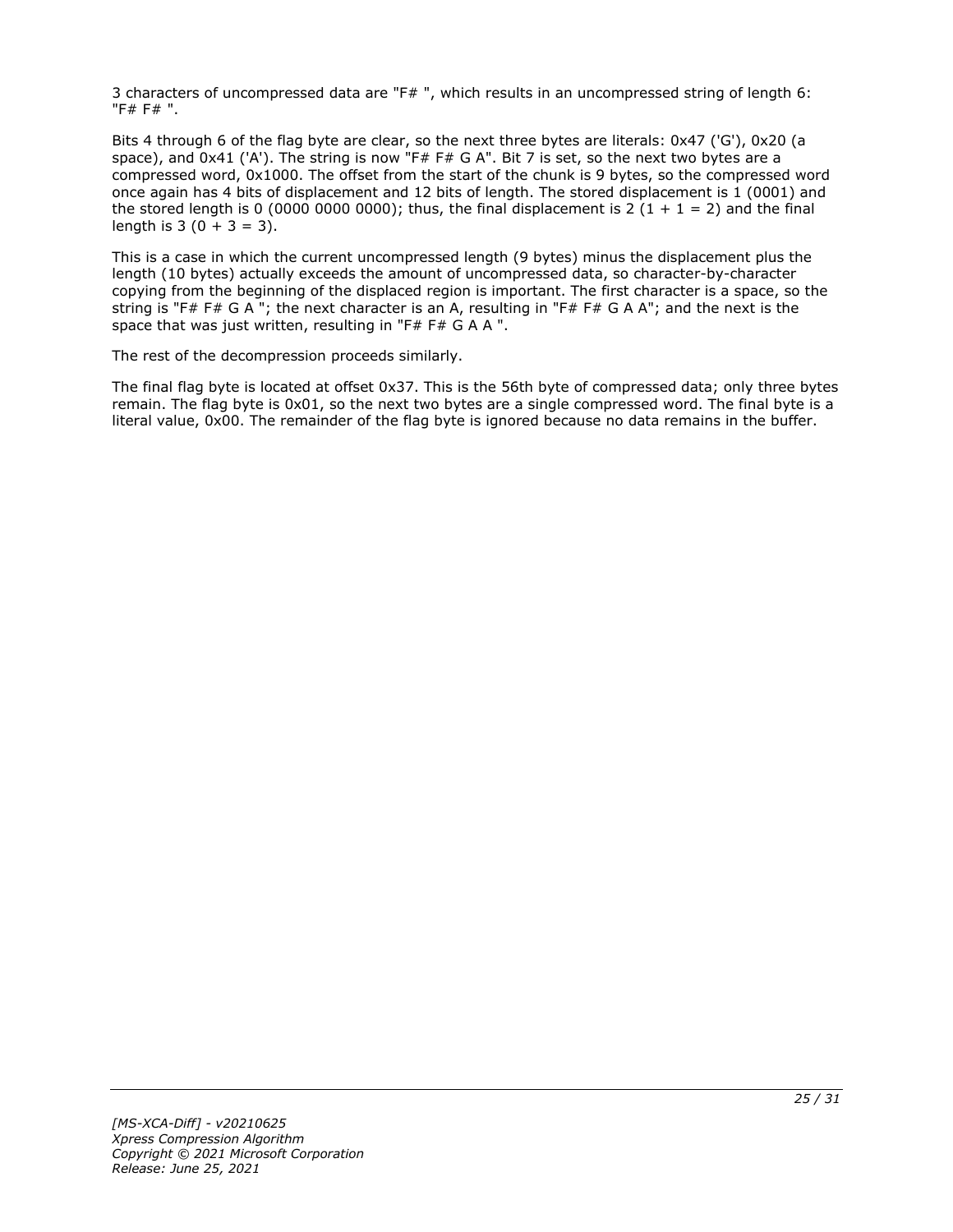## <span id="page-25-0"></span>**4 Security**

### <span id="page-25-1"></span>**4.1 Security Considerations for Implementers**

Implementers of the decompression method need to ensure that their code fails correctly on invalid input instead of overwriting memory locations outside the caller's output buffer. Implementers need to assume that the input buffer could be corrupted or might be maliciously constructed to cause the decompression function to read or write outside the buffers it is provided. A particularly subtle case involves guarding against integer/pointer overflow bugs when the input buffer contains long match lengths.

#### <span id="page-25-2"></span>**4.2 Index of Security Parameters**

None.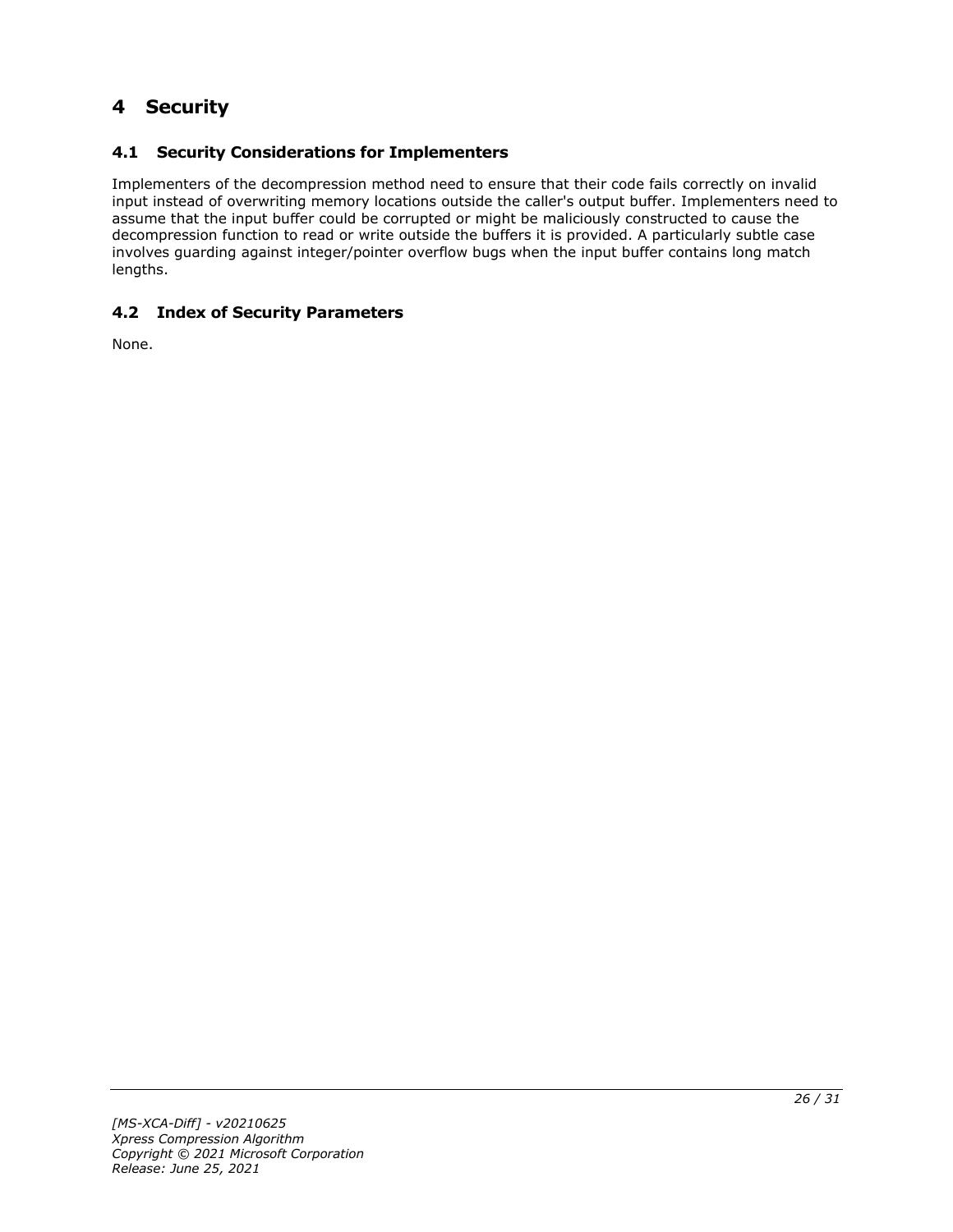## <span id="page-26-0"></span>**5 (Updated Section) Appendix A: Product Behavior**

The information in this specification is applicable to the following Microsoft products or supplemental software. References to product versions include updates to those products.

- Windows 2000 operating system
- Windows XP operating system
- Windows Server 2003 operating system
- Windows Server 2003 R2 operating system
- Windows Vista operating system
- Windows Server 2008 operating system
- Windows 7 operating system
- Windows Server 2008 R2 operating system
- Windows 8 operating system
- Windows Server 2012 operating system
- Windows 10 operating system
- Windows Server 2016 operating system
- Windows Server operating system
- Windows Server 2019 operating system
- Windows Server 2022 operating system

#### **•** Windows 11 operating system

Exceptions, if any, are noted in this section. If an update version, service pack or Knowledge Base (KB) number appears with a product name, the behavior changed in that update. The new behavior also applies to subsequent updates unless otherwise specified. If a product edition appears with the product version, behavior is different in that product edition.

Unless otherwise specified, any statement of optional behavior in this specification that is prescribed using the terms "SHOULD" or "SHOULD NOT" implies product behavior in accordance with the SHOULD or SHOULD NOT prescription. Unless otherwise specified, the term "MAY" implies that the product does not follow the prescription.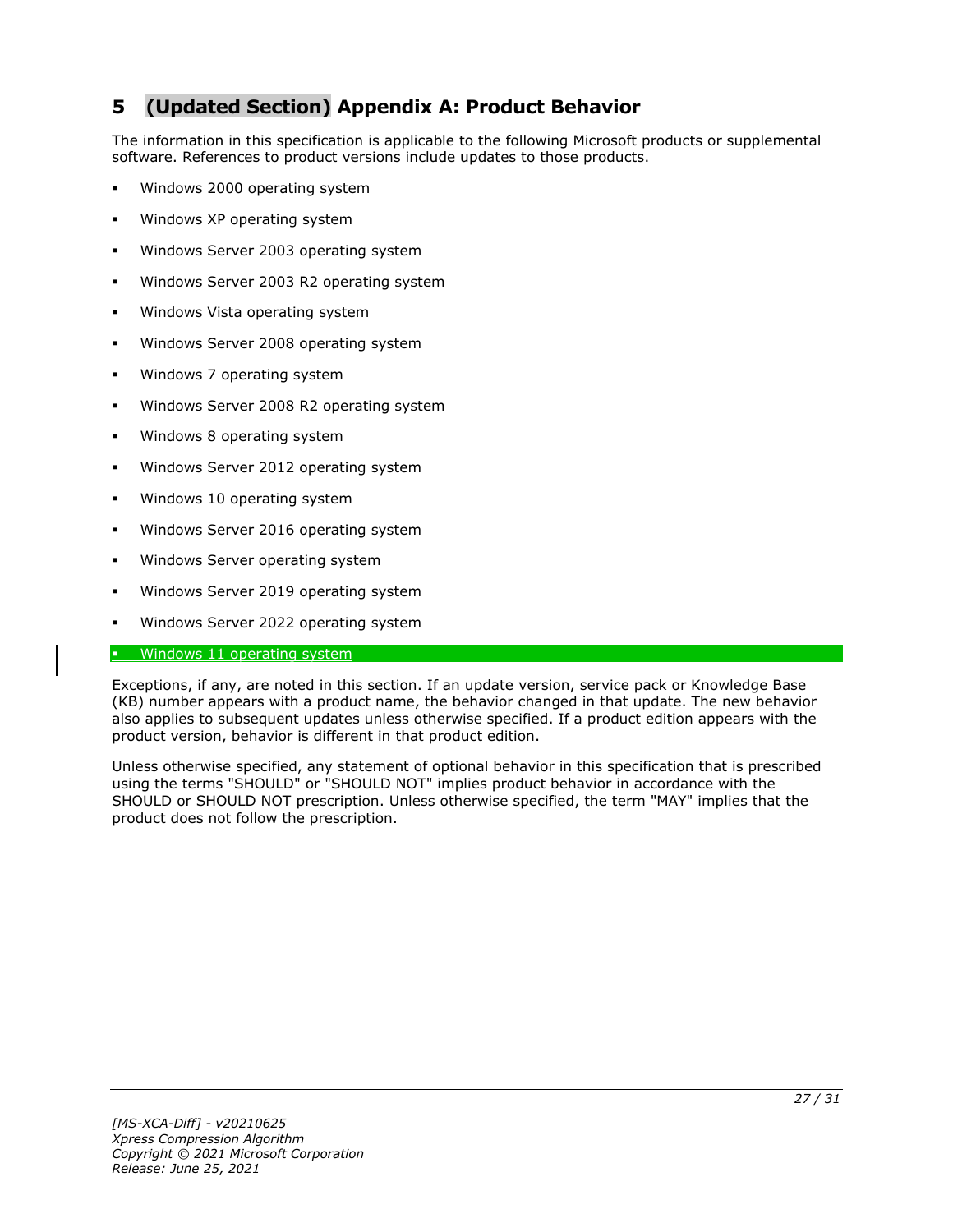## <span id="page-27-0"></span>**6 Change Tracking**

This section identifies changes that were made to this document since the last release. Changes are classified as Major, Minor, or None.

The revision class **Major** means that the technical content in the document was significantly revised. Major changes affect protocol interoperability or implementation. Examples of major changes are:

- A document revision that incorporates changes to interoperability requirements.
- A document revision that captures changes to protocol functionality.

The revision class **Minor** means that the meaning of the technical content was clarified. Minor changes do not affect protocol interoperability or implementation. Examples of minor changes are updates to clarify ambiguity at the sentence, paragraph, or table level.

The revision class **None** means that no new technical changes were introduced. Minor editorial and formatting changes may have been made, but the relevant technical content is identical to the last released version.

The changes made to this document are listed in the following table. For more information, please contact dochelp@microsoft.com.

| Section | <b>Description</b>                                                                   | <b>Revision class</b> |
|---------|--------------------------------------------------------------------------------------|-----------------------|
|         | 5 Appendix A: Product Behavior   Updated for this version of Windows Client.   Major |                       |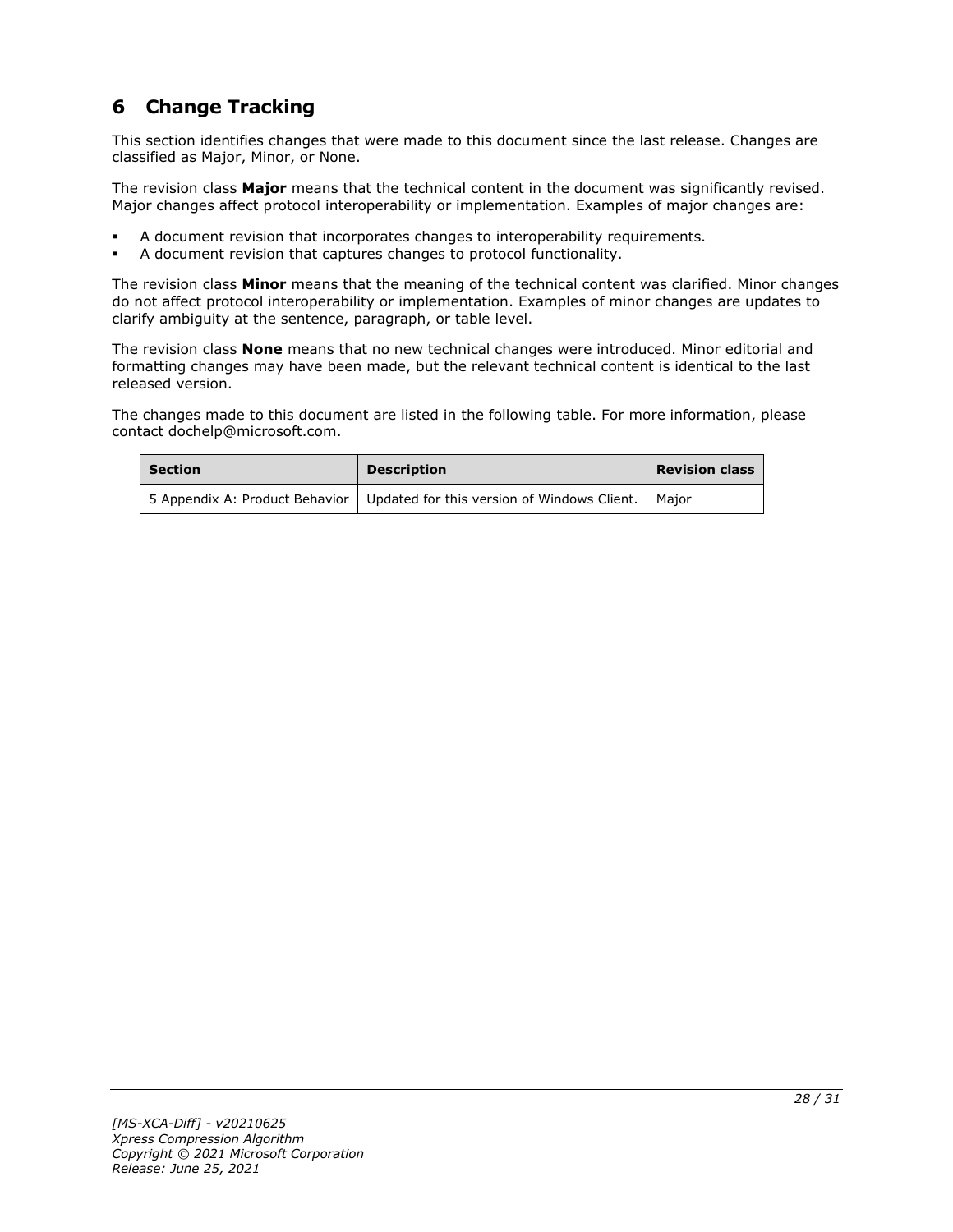#### <span id="page-28-0"></span>**Index**  $\overline{\mathbf{z}}$

#### A

Abstract data model LZ77+Huffman compression algorithm 7 LZNT1 19 plain LZ77 compression algorithm 15 plain LZ77 decompression algorithm 17 Applicability 6

### **C**

Change tracking 28

#### **D**

Data model - abstract LZ77+Huffman compression algorithm 7 LZ77+Huffman decompression algorithm 13 plain LZ77 compression algorithm 15 plain LZ77 decompression algorithm 17

#### **E**

Examples LZ77 23 LZ77+Huffman 23 LZNT1 24

#### **G**

Glossary 5

#### **I**

Implementer - security considerations 26 Index of security parameters 26 Informative references 6 Initialization LZ77+Huffman compression algorithm 7 LZ77+Huffman decompression algorithm 13 LZNT1 22 plain LZ77 compression algorithm 15 plain LZ77 decompression algorithm 17 Introduction 5

#### **L**

**7 Index**<br>
Abstract data model<br>
LZ77+Huffman comp<br>
LZ771119<br>
plain LZ77 compressis<br>
plain LZ77 decompress<br>
Applicability 6<br> **C**<br>
Change tracking 28<br> **D**<br>
Data model - abstract<br>
LZ77+Huffman comp<br>
plain LZ77 compressis<br>
p LZ77 example 23 LZ77+Huffman Compression overview 7 LZ77+Huffman compression algorithm abstract data model 7 initialization 7 overview 7 phases final encoding 11 Huffman code construction 10 LZ77 7 processing rules 7 LZ77+Huffman decompression algorithm abstract data model 13

*[MS -XCA -Diff] - v20210625 Xpress Compression Algorithm Copyright © 2021 Microsoft Corporation* Release: June 25, 2021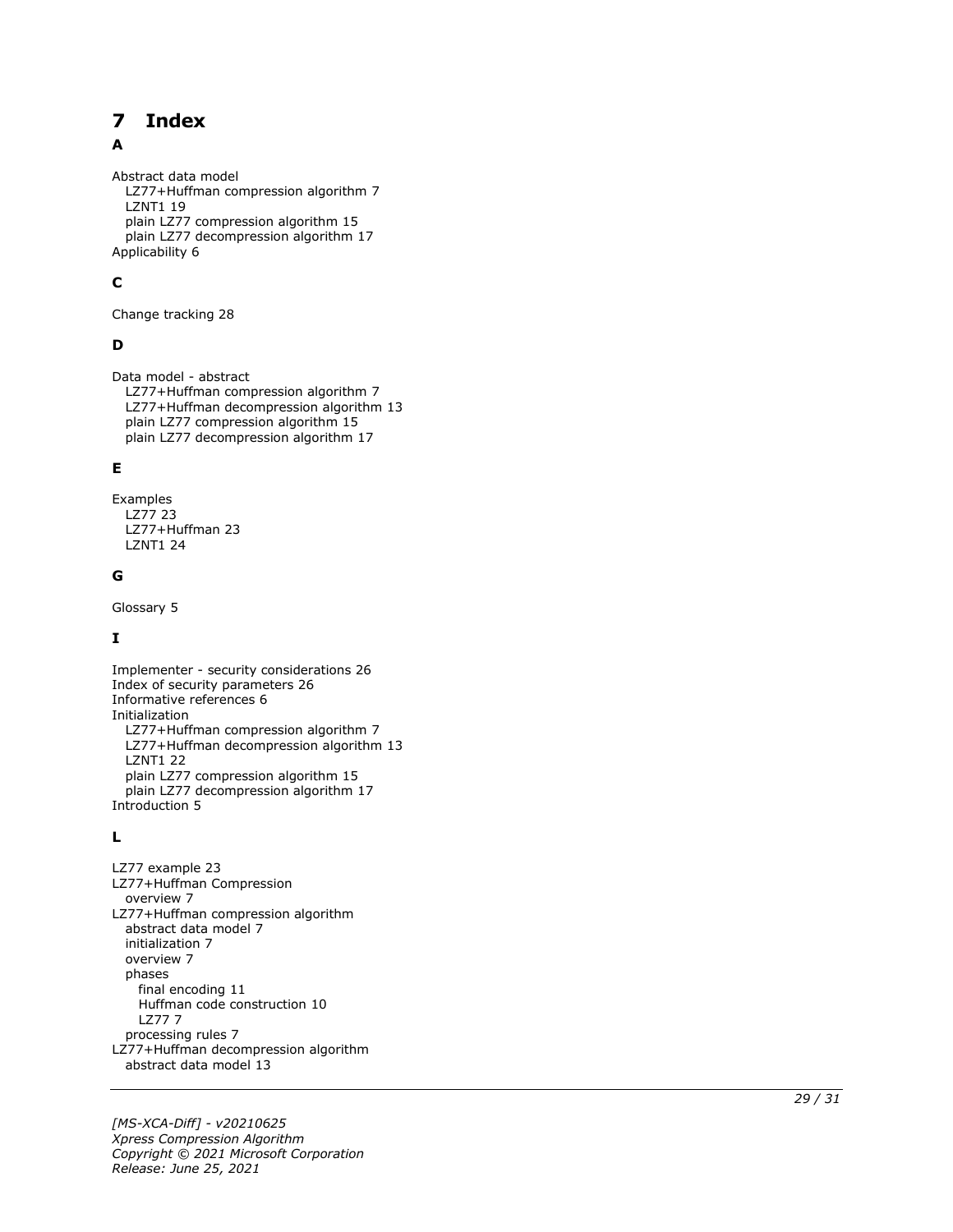initialization 13 processing 14 processing rules 13 LZ77+Huffman example 23 LZNT1 algorithm abstract data model 19 LZNT1 algorithm buffer format 19 LZNT1 algorithm details 18 LZNT1 algorithm initialization 22 LZNT1 algorithm processing 22 LZNT1 algorithm processing rules 22 LZNT1 example 24

#### **N**

Normative references 5

#### **O**

Overview (synopsis) 6

#### **P**

Parameters - security index 26 Phases - LZ77+Huffman compression algorithm final encoding 11 Huffman code construction 10 LZ77 7 Plain LZ77 compression algorithm abstract data model 15 initialization 15 processing 16 processing rules 15 Plain LZ77 decompression algorithm abstract data model 17 initialization 17 processing 17 processing rules 17 Processing LZ77+Huffman decompression algorithm 14 LZNT1 22 plain LZ77 compression algorithm 16 plain LZ77 decompression algorithm 17 Processing rules LZ77+Huffman compression algorithm 7 LZ77+Huffman decompression algorithm 13 LZNT1 22 plain LZ77 compression algorithm 15 plain LZ77 decompression algorithm 17 Product behavior 27

#### **R**

References informative 6 normative 5 Relationship to protocols and other algorithms 6

#### **S**

**Security**  implementer considerations 26 parameter index 26 Standards assignments 6

*[MS -XCA -Diff] - v20210625 Xpress Compression Algorithm Copyright © 2021 Microsoft Corporation Release: June 25, 2021*